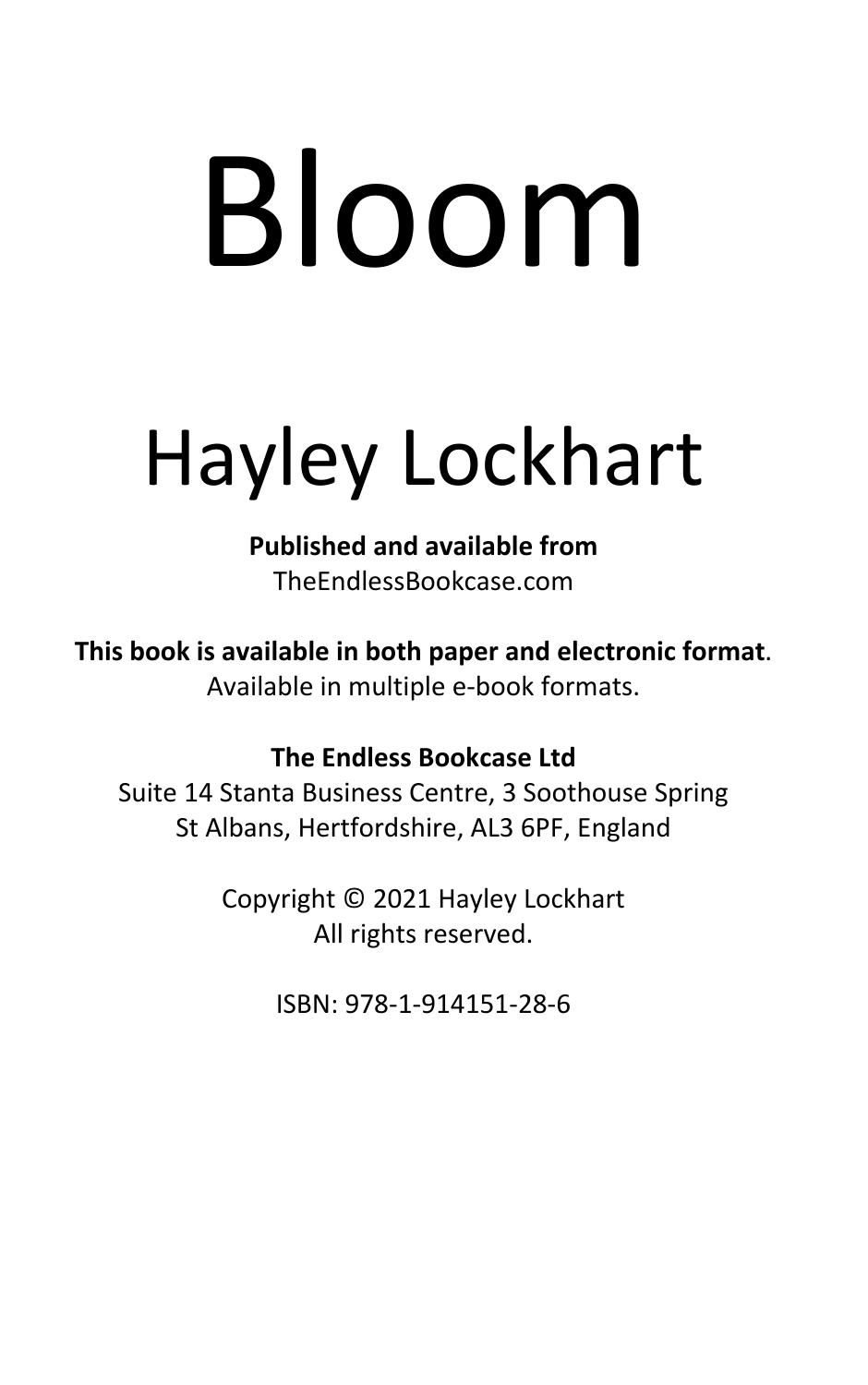# **Reviews**

*With characters you care about and a story that carries an important message, Bloom had me laughing and crying and rooting for a happy ending.* 

Annette Johnson

*Hugely enjoyable, if you like reading books full of warmth and feeling, this one is for you. I would recommend this book to anyone looking for likeable characters and a great story.* 

Juliette Vaughan

*Engaging characters and an unusual theme, I thoroughly recommend Bloom to anyone who enjoys well written stories that depict village life and the ups and downs of the inhabitants.* 

Pamela Phillips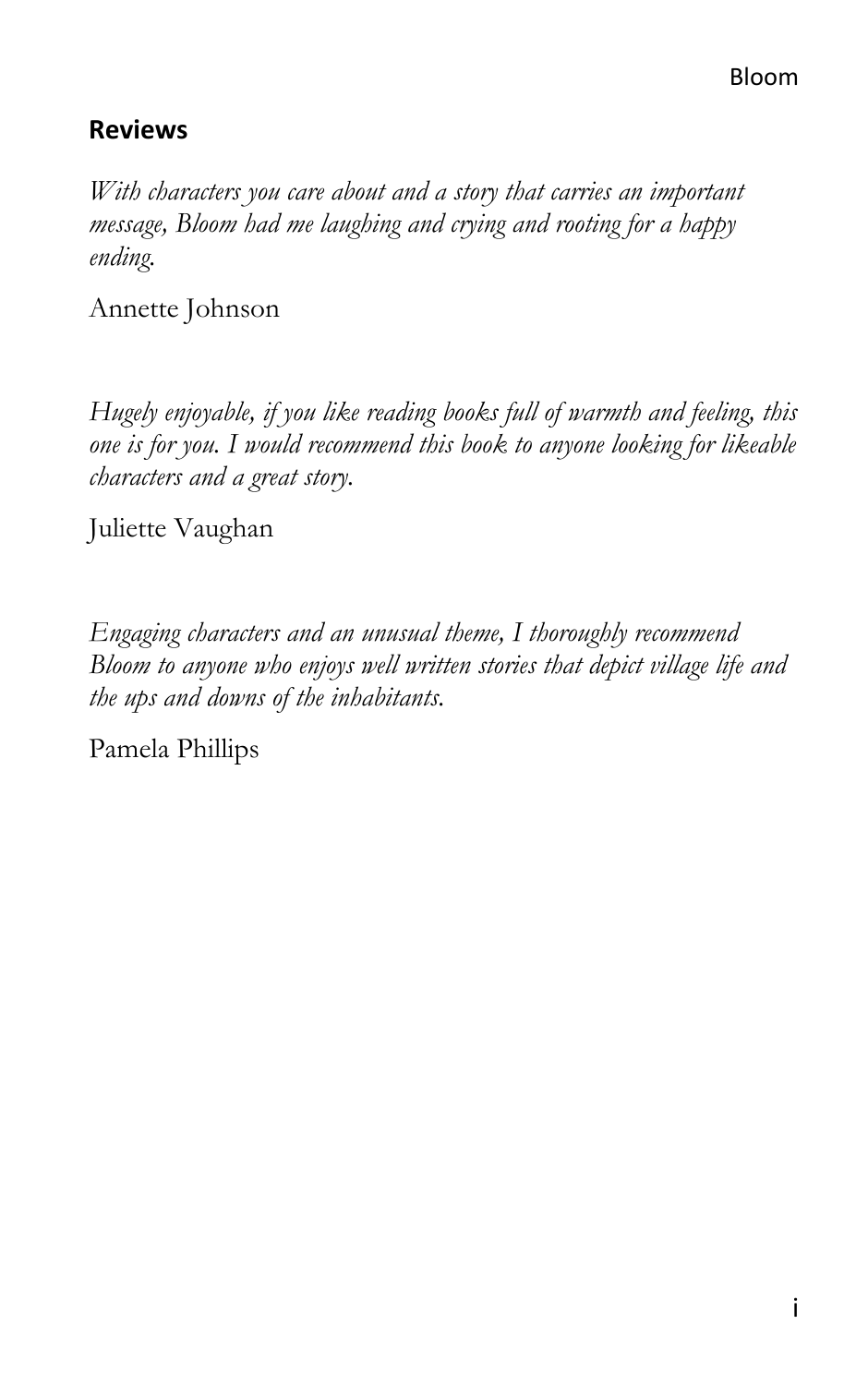# **About the Author – Hayley Lockhart**

I can usually be found with my head in a book, or my hands covered in soil! My passion - apart from writing - is gardening, whatever the weather, in my overflowing cottage garden. My parents have always kept a beautiful garden and without realising for many years, I picked up most of what I know about plants from watching them pottering.

I am married to a man who apart from being the love of my life, is also a gardener. We live in a rural village and share our home with a very fluffy, old and sometimes feisty cat.

I have always found joy in reading fiction, since I fell in love with Noel Streatfield as a child. I devoured books and the escapism they provided. I was a bookworm whose favourite presents were always the tokens I received and clutched excitedly as I spent hours perusing the shelves of my local bookshop. To this day the thrill of entering a bookshop is still as magical to me as it was when I was a young girl.

These days I enjoy reading contemporary romances, family sagas, and the occasional psychological thrillers. I love a story that has characters I can empathise with and a plot that transports me to another time or place. I aspire to authors such as Lisa Jewel, Marian Keyes, Freya North, Kate Morton and JoJo Moyles, although the list is endless.

I have always found that gardening is good for the mind, body and soul. I am a great believer in horticultural therapy and have researched the proven benefits it has for those suffering with poor mental health. For a short time I volunteered at a community garden supporting adults with disabilities and the rewards were invaluable. Following many years working in the early years sector (another form of nurturing), I landed my dream job working in a local garden centre. This was where the seed for Bloom was sown.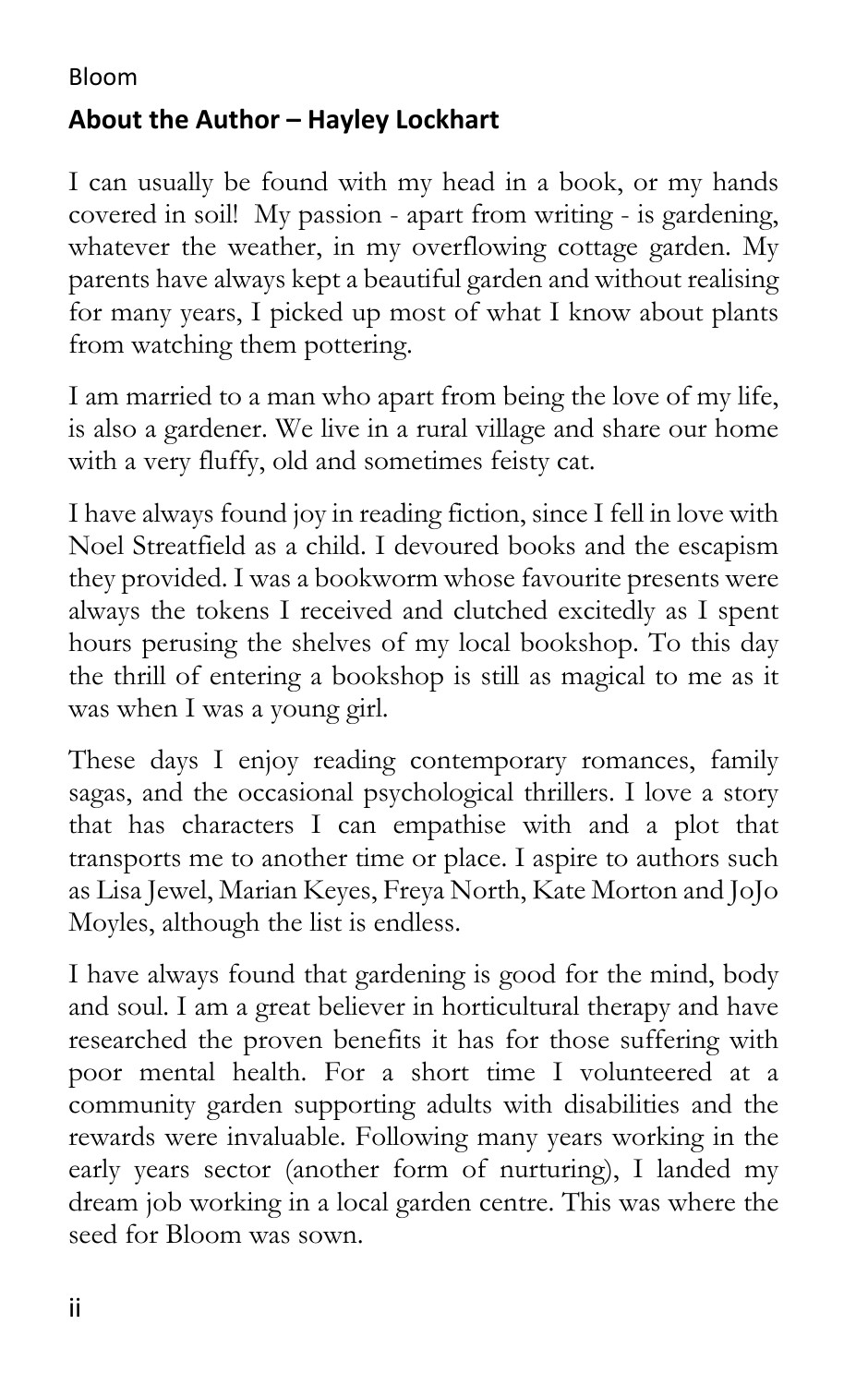I hope that my story contains all the elements of a good read, engaging characters, several plot twists and a life affirming ending. I would love readers to discover the healing power of horticultural and maybe encourage them to experience it for themselves.

To the gardeners out there, I hope that my descriptions of the seasons and the plants are accurate, and to the allotment keepers, forgive me if Lydia has dug up potatoes when she should have been chitting them – I am still learning!

Bloom is my first novel. I hope you enjoy it and love the characters as much as I do.

I am currently writing my second book, The Little Library.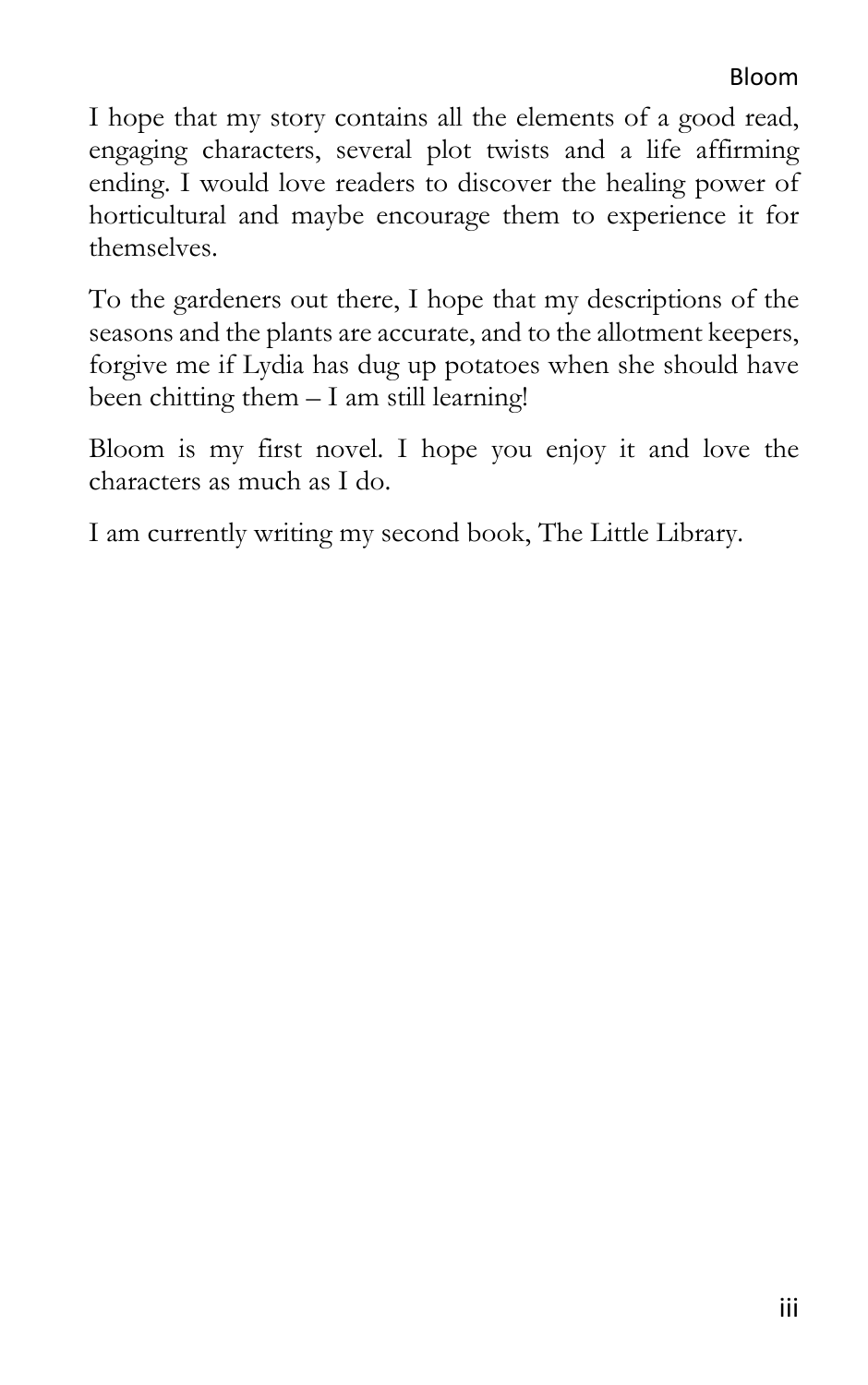# **Acknowledgements & Dedication**

First thank you to my husband David for your encouragement and belief in Bloom. Your support and patience were unwavering and when at times I felt like giving up you gently cajoled me into having faith in myself.

Thank you to my son Dan for being ever so clever and helping to make my jumbled manuscript readable.

Huge thanks to my family, and the good friends who rooted for me; Bloom took a while, but I got there in the end – your love and enthusiasm was no small part in this.

I would like to mention Thrive, a brilliant charity who use social and therapeutic horticulture to bring about positive change and help those with ill health to discover the benefits of gardening. Their website www.thrive.org.uk is full of information and inspiration and I urge everyone to look it up.

Special thanks to the very talented Natasha Vaughan for providing the beautiful artwork for the cover of Bloom.

Thank you to Carl at The Endless Bookcase for giving me the opportunity to see my story in print, and to make the process so enjoyable.

Bloom is dedicated to my Daddy.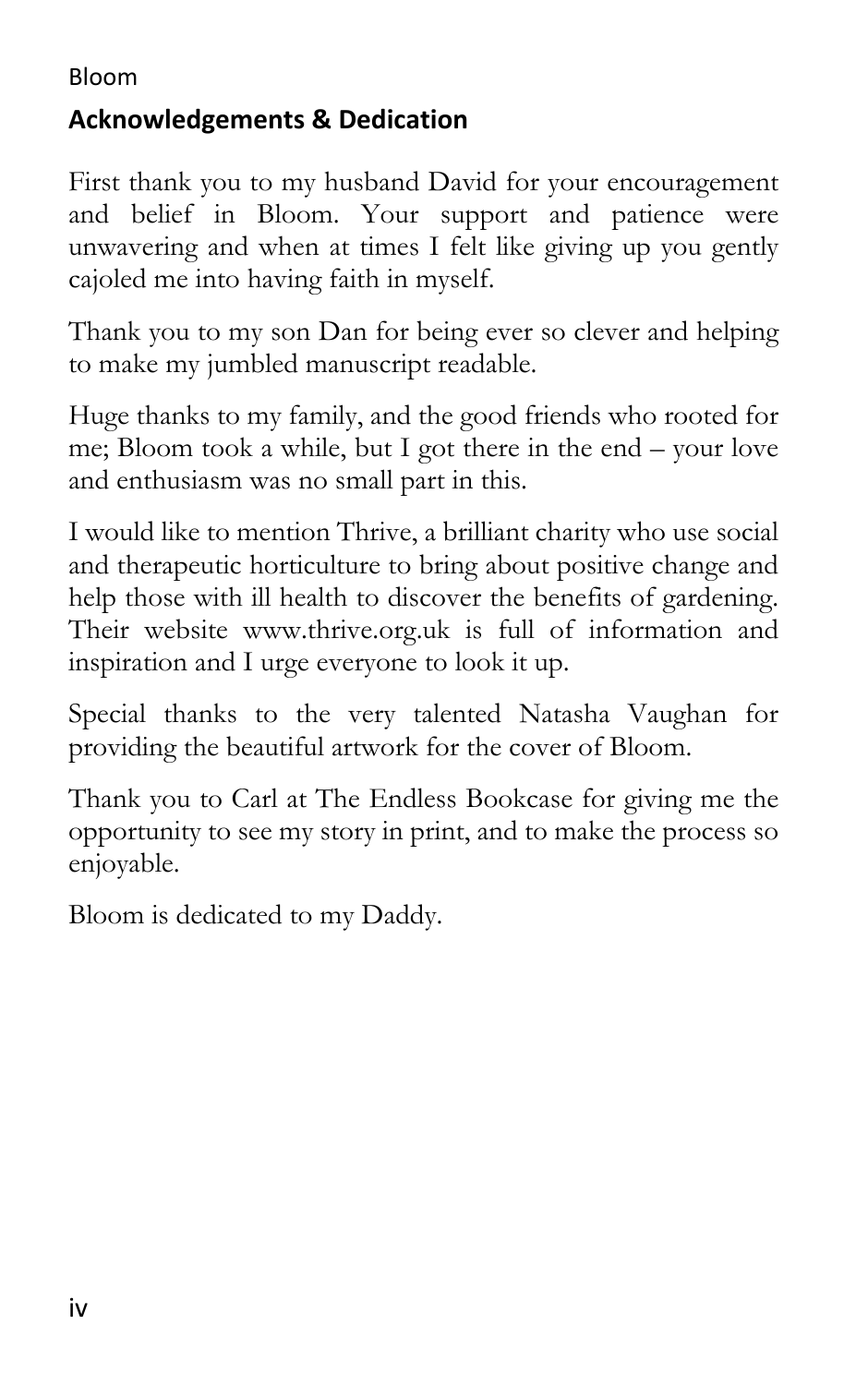# **Contents**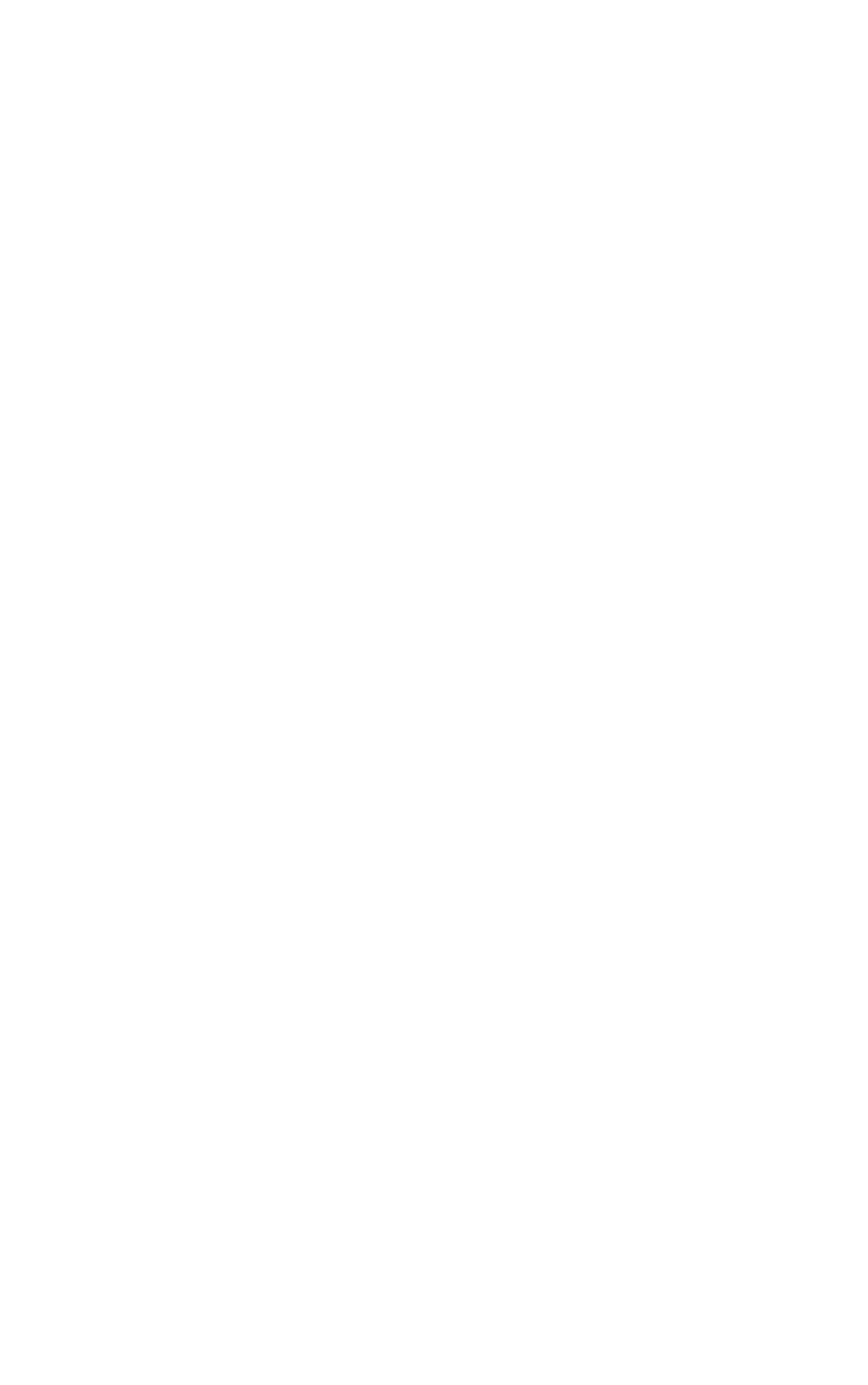#### **1. Winter – Lydia**

She awoke to the sound of rain beating against the bedroom window one Sunday morning early in December. Lydia Cole opened her eyes and blinked several times in the darkness, cosy beneath her feather filled duvet. Glancing at the small, illuminated alarm clock on the bedside cabinet she noted that it was only six thirty. Gently stretching and unfurling Lydia turned over slowly from her side to her back. Wiggling her toes, she felt the solid weight of Bailey grudgingly shift. Her ageing and slightly overweight cat habitually took up a nightly position at the foot of the bed. Bailey mirrored Lydia's movements, although stretching herself more gracefully than Lydia, despite her plumpness, and she exercised her razor-sharp claws adding yet more pulls to the worn fabric of Lydia's vintage floral bed cover. The toffee coloured tabby jumped down from the bed and landed with a thump on the floor. Lydia yawned loudly and satisfyingly, "Morning Bailey," she mumbled, her voice croaky with sleep. Bailey meowed loudly in response, a demand for food, Lydia knew, rather than a friendly greeting. Lydia inhaled and attempted to practice some deep breathing techniques, she had endeavoured to convert to yoga but was yet to be convinced that her entire wellbeing was based on her ability to downward dog or lie in a corpse pose. Exhaling loudly, she gave up the deep breathing and contemplated her day. She listened to the steady sound of the rain lashing against the windowpane, enjoying the sensation of being safely cocooned whilst the elements outside raged. The wind was building now, the bare branches of the old apple tree in the garden were creaking slightly as they were bowed and buffeted. Lydia became aware of a repetitive, rhythmic banging coming from outside and she realised with a sinking feeling that it was her own back gate, yet another job to add to her "to do" list. She rolled onto her side and reached out to her bedside table, narrowly missing knocking over a glass of water. She flicked the bedside lamp on. "Replace broken latch!!", she scrawled in her beautiful moleskin notebook. Each year she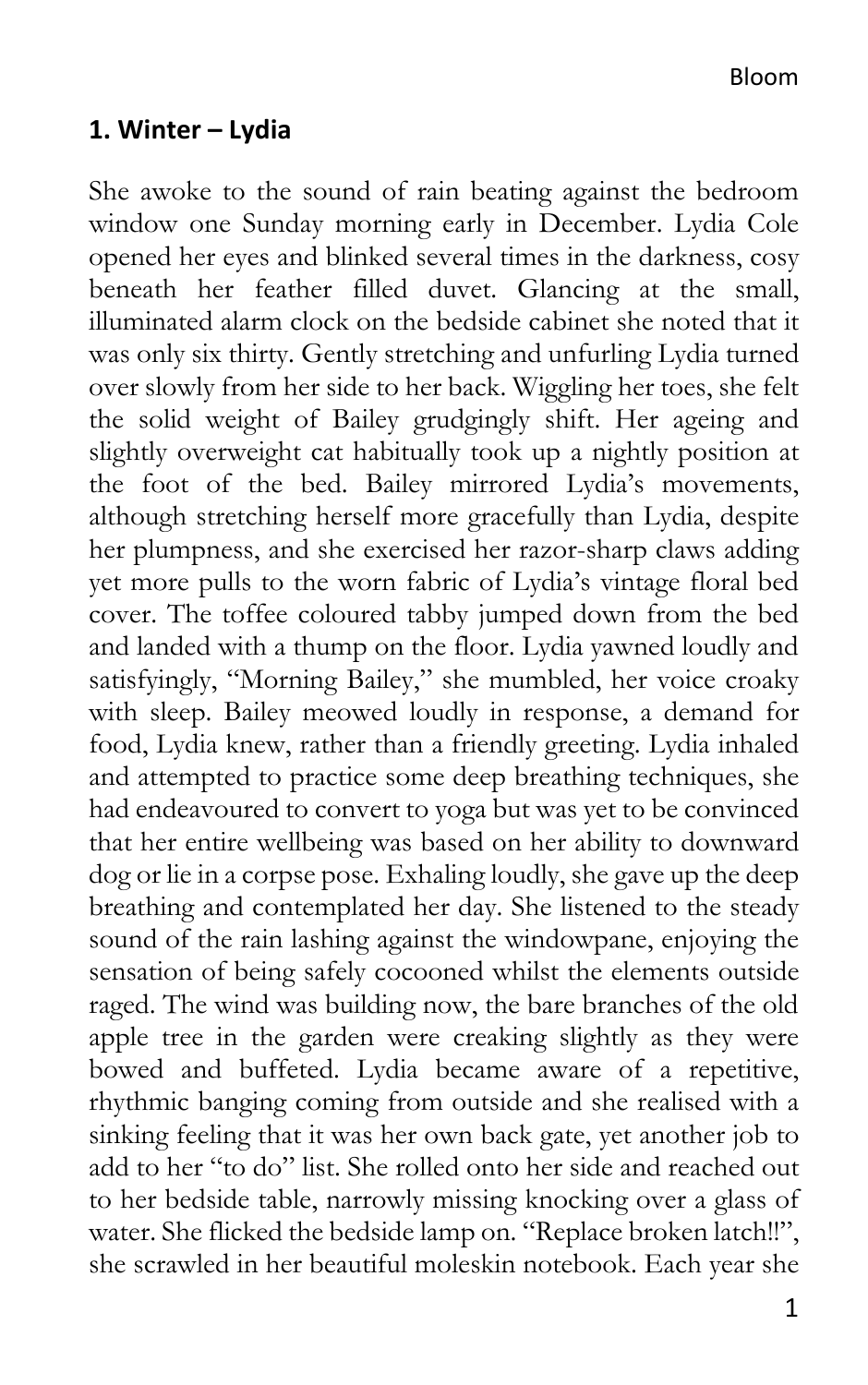treated herself to a new book, filling it with little reminders, thoughts, and musings. It was not a diary, or one of the thankfulness journals that were so popular now, rather something that Lydia had enjoyed doing since she was a teenager. Angst, anxiety, and insecurities somehow became less overwhelming when she wrote them down. Nana Rose had often warned her never to make decisions in the middle of the night, but to jot any worries down, sleep on them and reconsider with fresh eyes in the morning. Her words of wisdom had, as always stayed with her and Lydia was grateful for her little bedside notebooks. She placed the book back on the bedside table and hauled herself out of her warm bed.

The dark mornings of the winter months made it harder to rise as early and eagerly as she did in the spring and summer but with the lamp light softly illuminating the room Lydia felt more awake now. Surveying the walls and ceiling of her bedroom she felt a wave of pleasure, she loved this room. It was described by all who visited the cottage as either very romantic or a boudoir, depending on whether they knew Lydia enough to joke; neither romantic nor boudoir were words that fitted into her life these days. It was however extremely pretty. The walls were painted antique rose pink, the sloping ceiling was rose white and appeared to almost glow, and the leaded windows were clothed with full length curtains that were made from a floral fabric that had cost a small fortune to have made, but cheered Lydia every time she walked into the room. Two small prints of wildflowers that she had found when clearing Rose's belongings from the attic hung on the wall over the brass bed. Lydia had upcycled some old bedroom furniture, chalk painting it a rich cream. She had placed scented candles and antique perfume bottles on the dressing table. Her bedside cabinets were piled with books and framed photographs of Joe. Lydia peered at a photograph of Joe and smiled. "Hey how're you doing sweetheart?" she said softly. Joe, her beautiful boy, almost a man now at eighteen, was spending the seemingly ubiquitous gap year in Oz. He had left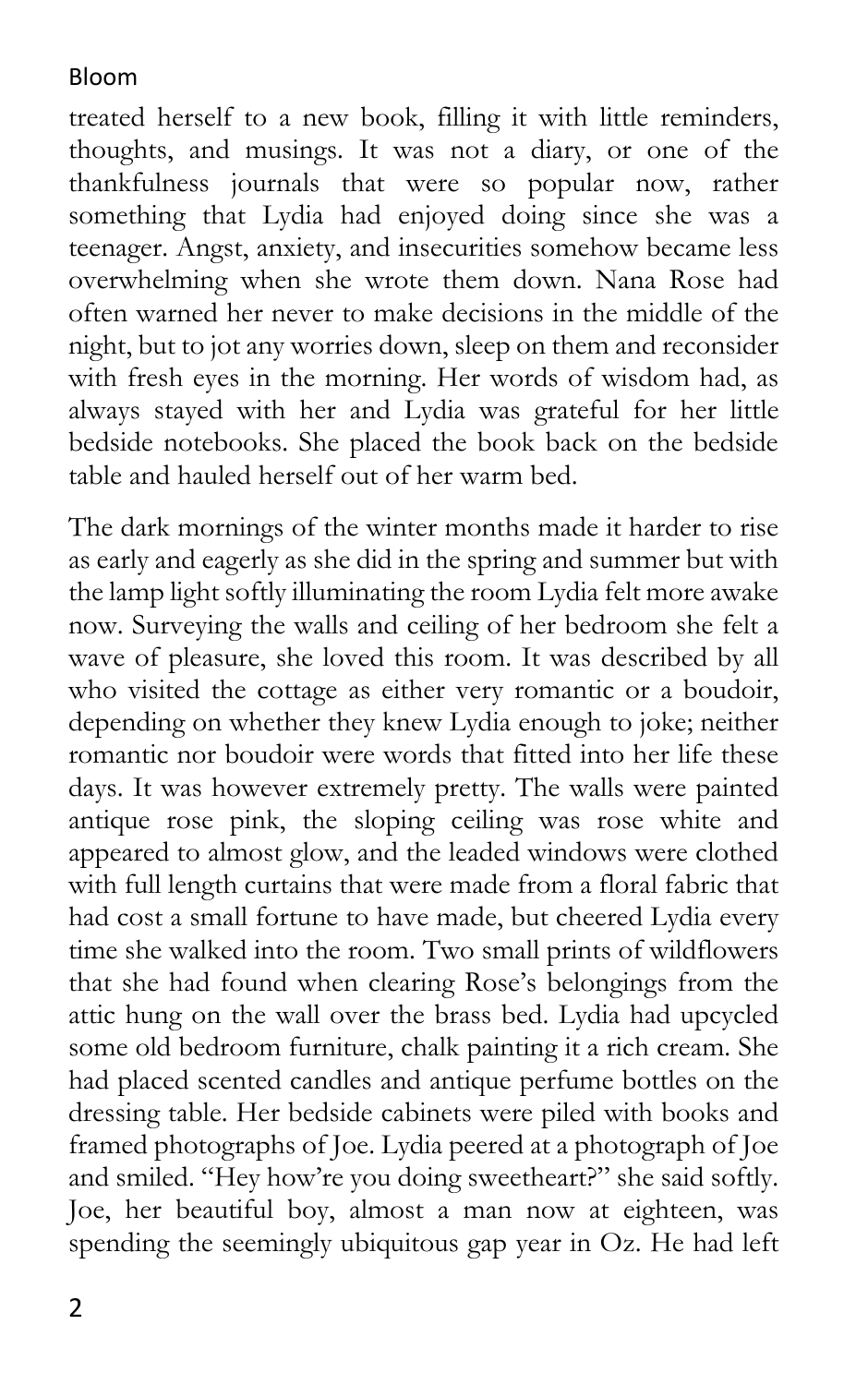home for the sights and sunshine of Sydney in October, having decided to delay going to university to study for a degree in architecture, following in his Father's footsteps. Lydia had given him her blessing, not least because Joe's Father, Michael had emigrated to Australia five years previously. Michael and Lydia had been happily divorced seven years ago. Fortunately for everyone concerned the divorce had been amicable and when Michael announced he had been offered a job at a top firm of architects and was going to start a new life in Sydney with his very lovely antipodean new wife Cath, who was missing her native country, Lydia was happy for them. Michael was a good man and he had been a reliable, dependable, and decent husband. Unfortunately, these positive virtues resulted in a stifling and emotionally stagnant existence for Lydia. She had craved more. She wanted to live life to the full, and to share it with her soul mate, whom she knew would never be Michael. After several years of soul searching and filled with gutwrenching guilt, it was she who initiated the separation. Michael had protested and claimed that she wanted a life that only existed in the novels she read, that she was searching for greener grass that she would never find. Perhaps this was true Lydia had concurred, but by this time her feelings towards Michael had become apathetic, and she remained impassive when he had remonstrated with her that the comfortable life he provided her with should be enough. She had Joe, she need not work, she could spend her days homemaking Michael had yelled in frustration, what woman, he fumed would not want such a life? Lydia had wearily tried to explain that the life he described was exactly the one she wanted to escape from. She adored being a mother to Joe, he was her world, but she also wanted to work and had never yearned to be a "lady who lunched," or to keep house for the rest of her life, as the rest of life passed her by. It was not Michael's fault that they had found themselves so at odds with each other Lydia knew. They had virtually been thrown together. Lydia had rather carelessly fallen pregnant at the age of nineteen after a year of dating Michael, who at twenty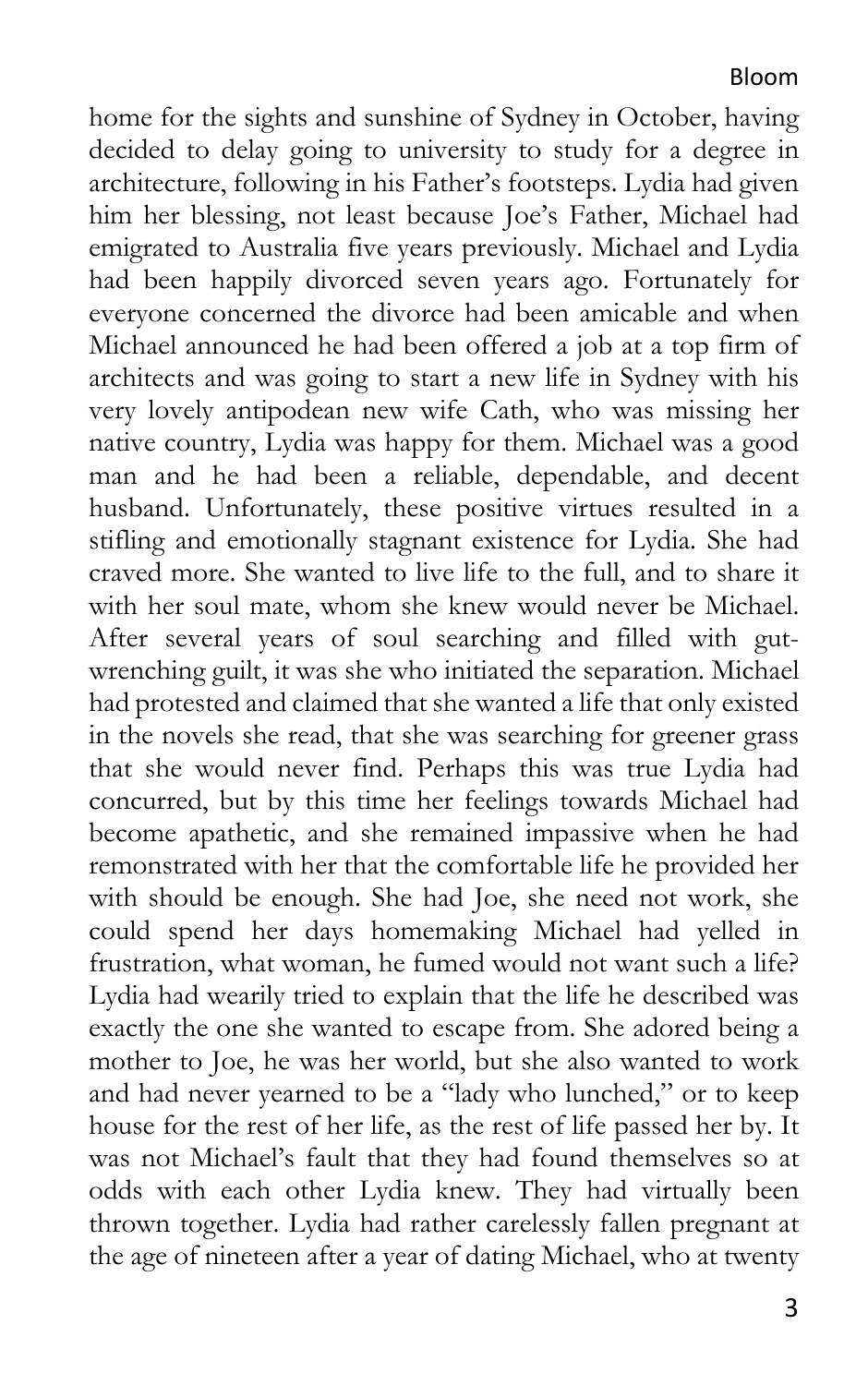five had seemed so worldly, educated and not to mention financially secure, already working his way up the ladder at the small firm of architects that employed him. When with trembling nerves Lydia had announced that she was pregnant Michael had immediately proposed, and despite the little voice in her head with its nagging doubts, Lydia had accepted. Michael had swept her off her dainty feet and installed her in a pristine new build in an exclusive development of executive houses on the outskirts of Hertfordshire. Thrilled and terrified in equal measures at the thought of becoming a wife and mother Lydia had imagined her life was truly beginning. Ten years later she was emotionally parched and deeply unhappy. Joe was her pride and joy, and she had found herself a part time job as a copy writer for a magazine, but she had an aching void inside her. She was lonely and empty. Physical contact between herself and Michael had fizzled out, the odd time that either of them initiated sex, there was no intimacy, just a perfunctory fumble, and in those last cold years, Lydia had simply laid back and thought of nothing, her mind detached from the motions of her body. Tempted once by an indecent proposal from a handsome young journalist at the magazine, Lydia had refused to be unfaithful and with resolute determination she ignored the intense stirrings of lust she felt. Eventually, summoning up every ounce of courage she possessed she had sat down with Michael and explained as gently as she could that the marriage was over. She was no martyr, and she knew she must take the lion's share of blame for the failure of the marriage, and she did so stoically; she listened to her parents admonish her for being wilful and ungrateful to Michael who was apparently providing her with a wonderful life. Some of her so called friends had tried not to take sides but they insisted that Michael was a nice, decent man, and that she was crazy to want more. He was, Lydia concurred, both adjectives, and more, and she was quite possibly crazy, but ultimately, he was not the man with whom she could happily or would unhappily spend her life with. Her guilt and blameworthiness were exacerbated by her concern for their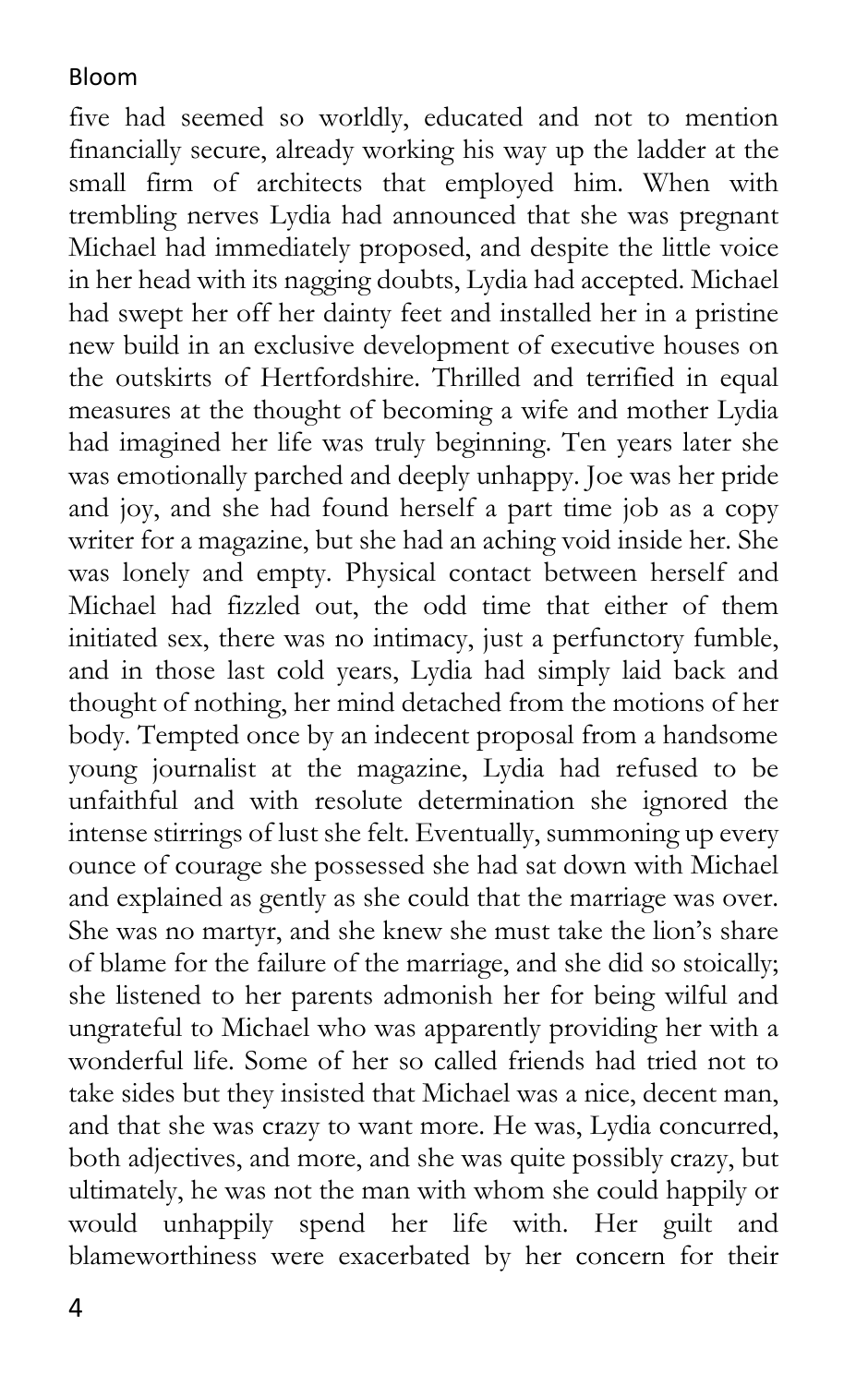young son Joe. At eleven years old, however Joe had a happy and placid nature, he knew he was loved by both his parents' and with gentle nurturing and honest explanations from both Lydia and Michael, he had accepted that like many of his peers at school, he would adapt to spending alternating weekends and holidays with just one parent.

Lydia and Michael had subsequently divorced, whilst maintaining a civil relationship that over time had become warmer, and each would always support the other and endeavour to provide stability and consistency for Joe. When Michael met Cath, Lydia was happy for him, and when they announced they planned to live in Australia any fears that Joe would be devastated were short lived. With incredible maturity and acceptance Joe announced that he thought it sounded like a great adventure and that knew he would have some amazing holidays. Joe was an easy going, resilient, and secure child; he knew he was adored by both of his parents, he adored them in return and had not experienced the agony that some of his friends had endured when feuding parents split and determined to make life as unhappy for each other and those around them as possible. Joe had missed his dad in the beginning, but with Face Time and Skype he had spent more quality time talking to him than when he had lived the thirty-minute train ride away from the village that he and Lydia had moved to after the divorce.

 Lydia smiled again at the photo of Joe and looked forward to an animated video call soon. Joe was working with Michael in Sydney for six months to gain work experience, and then he planned to travel around the country with friends who were joining him in a few months, to have some fun ahead of the hard work of gaining a degree began. Lydia was secure in the knowledge that Joe was not alone and that he was happy, which was always her priority as a parent, to ensure the wellbeing of her child as best as she could.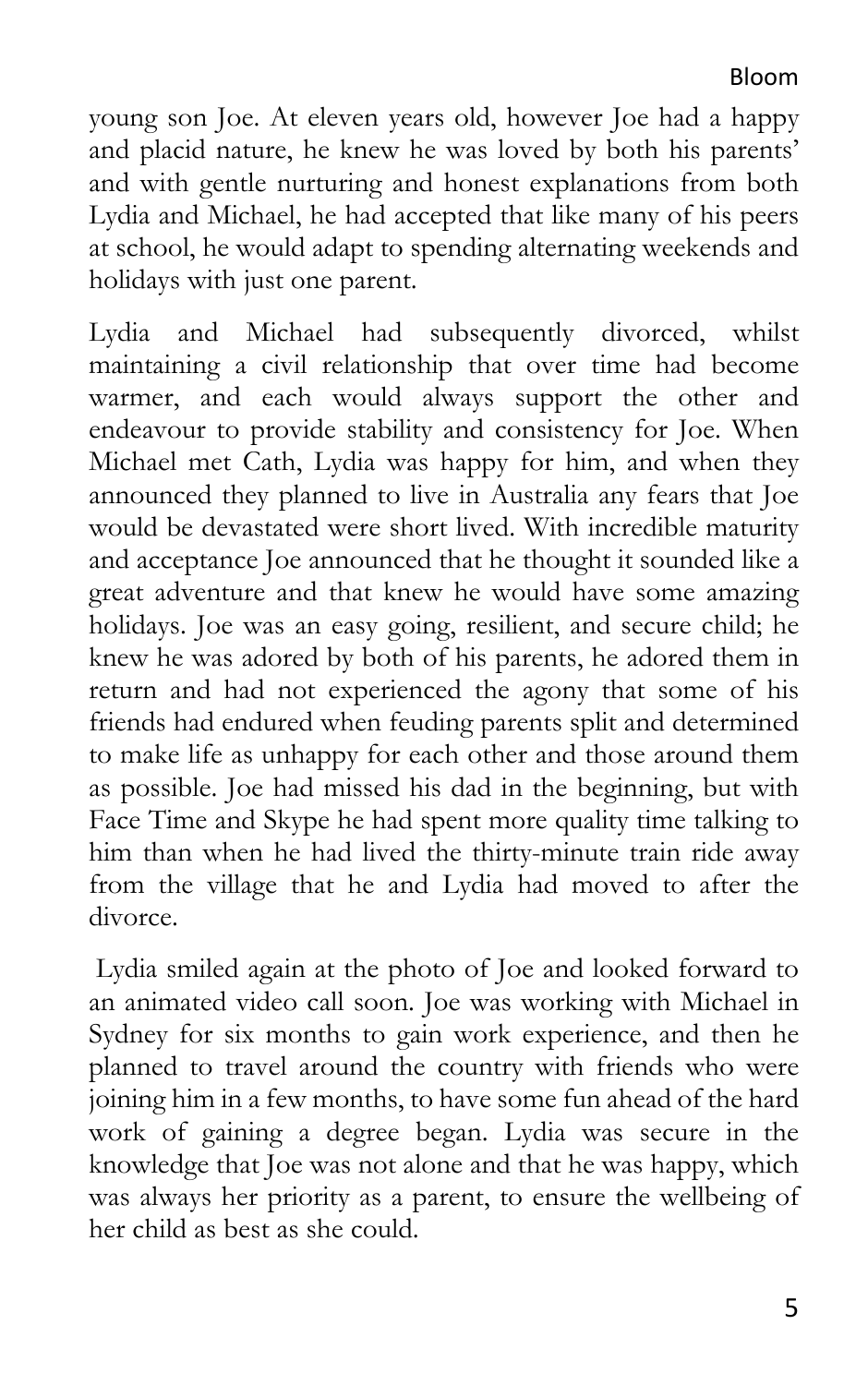Sunday was always a precious day for Lydia, and she considered it not so much as a day of rest, but as a day to seek pleasure. She relished little more than the realisation that the day ahead was hers, to make of as she chose and to do the things that she enjoyed. She believed that life was for making the most of, for squeezing every drop of pleasure out of each day. She sometimes wavered, at times she felt sad at the state of the world, or despondent or just downright fed up, but mostly she endeavoured to make her own happiness and fuelled by this attitude, she determined to live her best life.

She worked hard, splitting her week between two jobs, both of which gave her satisfaction and enjoyment. The fact that she was employed to do something she was passionate about made her feel incredibly lucky. She was fortunate, and she appreciated her good fortune. She earned a decent income, had no debts and no credit cards, and wanted extraordinarily little in term of materialistic trappings. She was forever grateful that she had been helped along the way by the generous gift left to her by her beloved Nana Rose. Rose had lived in and owned the cottage that was now Lydia's home. When she had died eight years ago following a short, cruel, but bravely fought battle against cancer, she had left the cottage to Lydia. Lydia had been shocked and delighted in equal measures and had no hesitation in making the cottage her own home after the divorce. In memory of her, Lydia named the small house Rose Cottage. Lydia's own parents' Susan and John had moved to Spain fifteen years previously, where they were now well and truly embroiled in the ex-pat community in Puerto Banus. Lydia spoke to her parents roughly once a month, a telephone call made from guilty duty, although in her defence she would argue that her mother or father rarely contacted her. When they did speak, they discussed the weather, in Spain mostly, her mother unfailingly bemoaning British weather and declaring how glad they were to have emigrated. The only other topic of conversation was equally one sided and revolved around television box sets that Lydia had never heard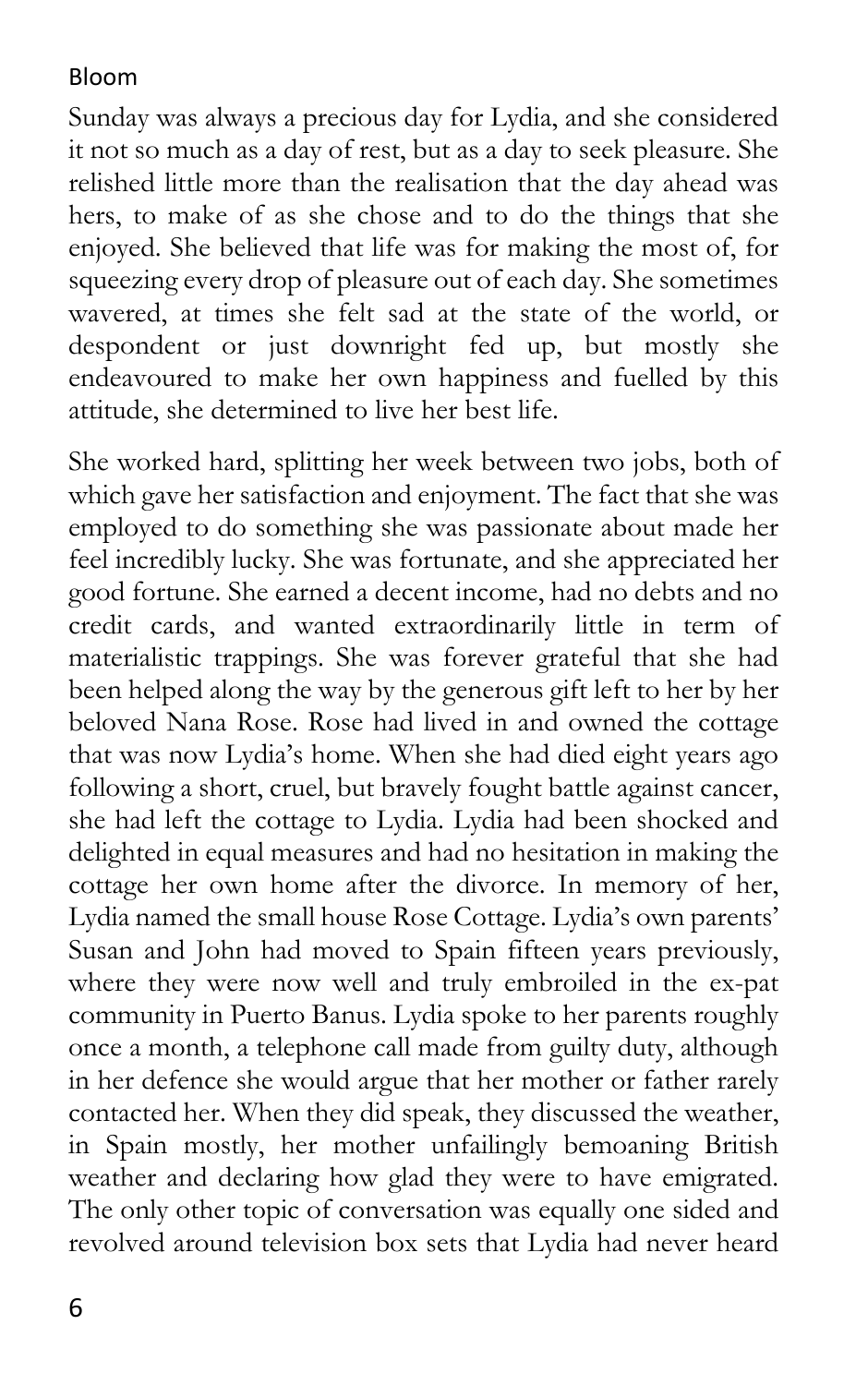of. The relationship was polite but distant, in terms of both miles and affection. Lydia had somehow always felt that her presence in her parents' life had been rather inconvenient; she wondered now as an adult if she had been what one might have described as an "accident". Whilst never cruel or unkind towards her, as a lonely child Lydia could only describe her parent's attitude towards her as ambivalent. As a result of her parents' seeming indifference towards her, and the strong and loving bond that grew between Rose and herself, Lydia had spent her formative years sharing the highs and lows, heartaches and joys, successes, and failures in her life with her, thus it came as no surprise to anyone that knew them that Rose would leave the cottage and her inheritance to Lydia. Lydia's mother Susan had merely clicked her tongue, her own relationship with Rose had been strained and she and Lydia's father John had barely kept in touch once they had emigrated. Lydia had asked Rose why the relationship was not a typical mother daughter one and Rose had gently explained that although she loved her daughter deeply, they were quite different, that even as a young girl Susan had craved wealth and the trappings this could bring, far removed from that of her parents' simple village one. The young Susan had left home as soon as she could and when she met John who was already climbing the ranks at the bank he worked at in London, she set her sights on a life of keeping up with the Jones's. Consequently, she had little time for Rose who had become a widow in her sixties, and over the years any residual closeness that she felt for her mother had appeared to diminish. Susan observed the deep fondness develop between Rose and Lydia and used every opportunity to encourage her daughter to visit and stay at the cottage with her grandmother. This arrangement suited all of them perfectly, Susan was able to hold extravagant dinner parties and have nights away with John, and this eventually evolved into taking holidays abroad without their only child tagging along, encumbering them. Rose on the other hand welcomed Lydia to her home with open arms and provided her with the happiest times of her childhood, a world of warmth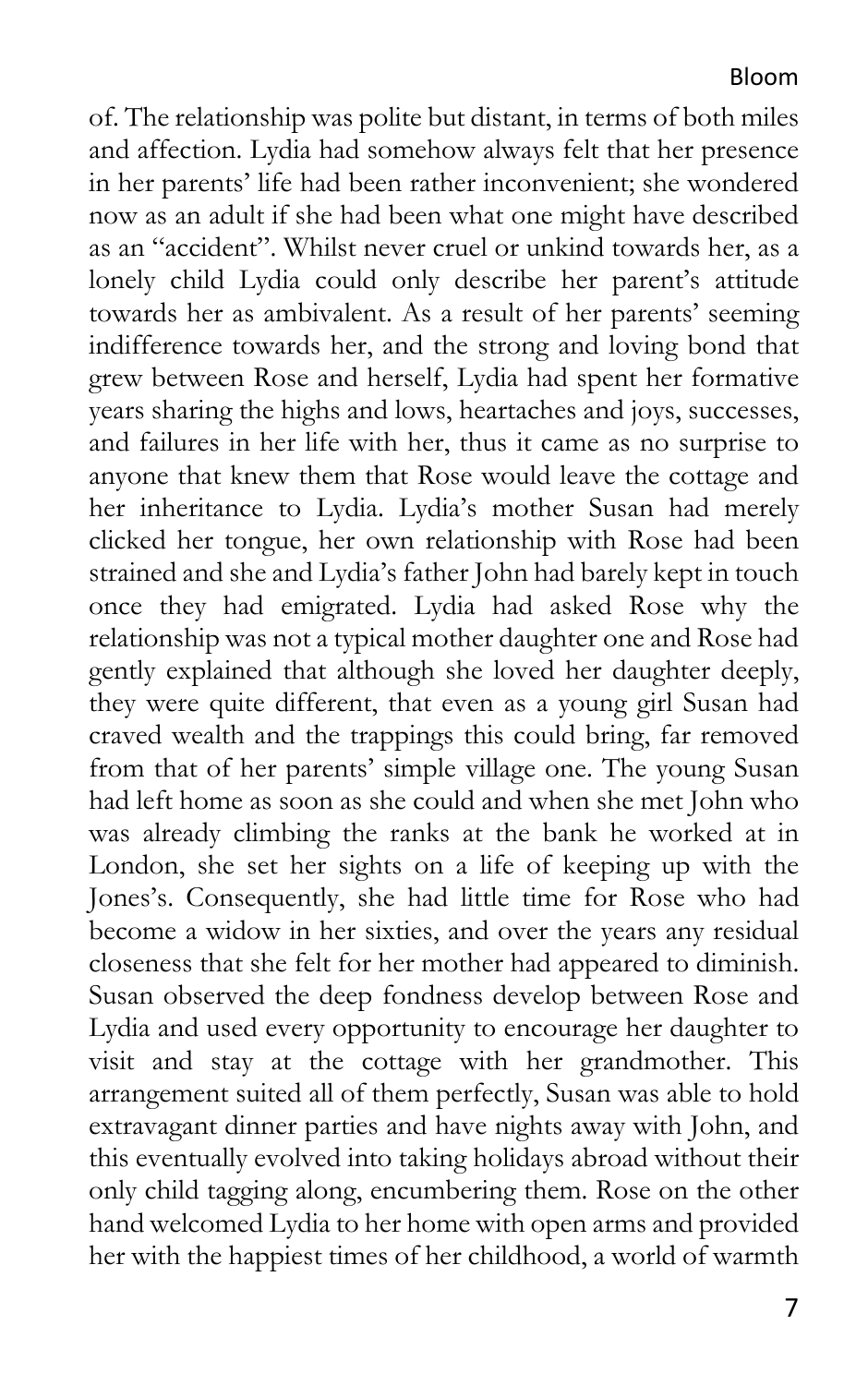and security, smiles and hugs, a million miles away from the lukewarm and sparce affection she received from her own parents. Lydia loved Nana Rose with all her heart, and she was never happier than when she spent time with her. She adored the old stone cottage and spent endless days there, and by the time she reached adolescence she was desperate to escape her dull and lonely life with her parents in their pristine home in North London. The three bedroom semi-detached house with its spectacularly dull exterior consisting of pebble dash walls, a block paved driveway and row of bedding plants dotted neatly in the border providing a nod to the summer months and bare soil in the winter. The interior was decorated in beige and furnished with minimal flair. Lydia could not as a child put her finger on what was missing from the house, but as she matured, she realised it lacked homeliness. When she was at home Lydia had spent hours curled up on the bed in her own room, gazing at books and dreaming of being a character from one of her favourite stories, especially someone like Mary in The Secret Garden. She would imagine the garden Mary discovered was exactly like the slightly overgrown one at Nana Rose's. Lydia would countdown the days until she could visit her grandmother and slowly, she began to flourish under her warm, loving, life affirming guidance. Together they would bake, read books, watch old films, and explore the wilderness of the garden and learn the names of the flowers and plants that grew in a tangled and gloriously informal sprawl. Lydia had decided at the age of ten that when she grew up, she was going to be a "garden person".

Twenty-five years later that ideal meant working from home as a part time copy editor for Grow magazine, a glossy monthly gardening journal. She was also employed at the local plant nursery, Yeoman's, working alongside the delightful owners by doing the jobs they no longer had the energy, backs, or knees for. Lydia had met Janet and Jim whose names reminded her of characters from an Enid Blyton book, nine years ago. They were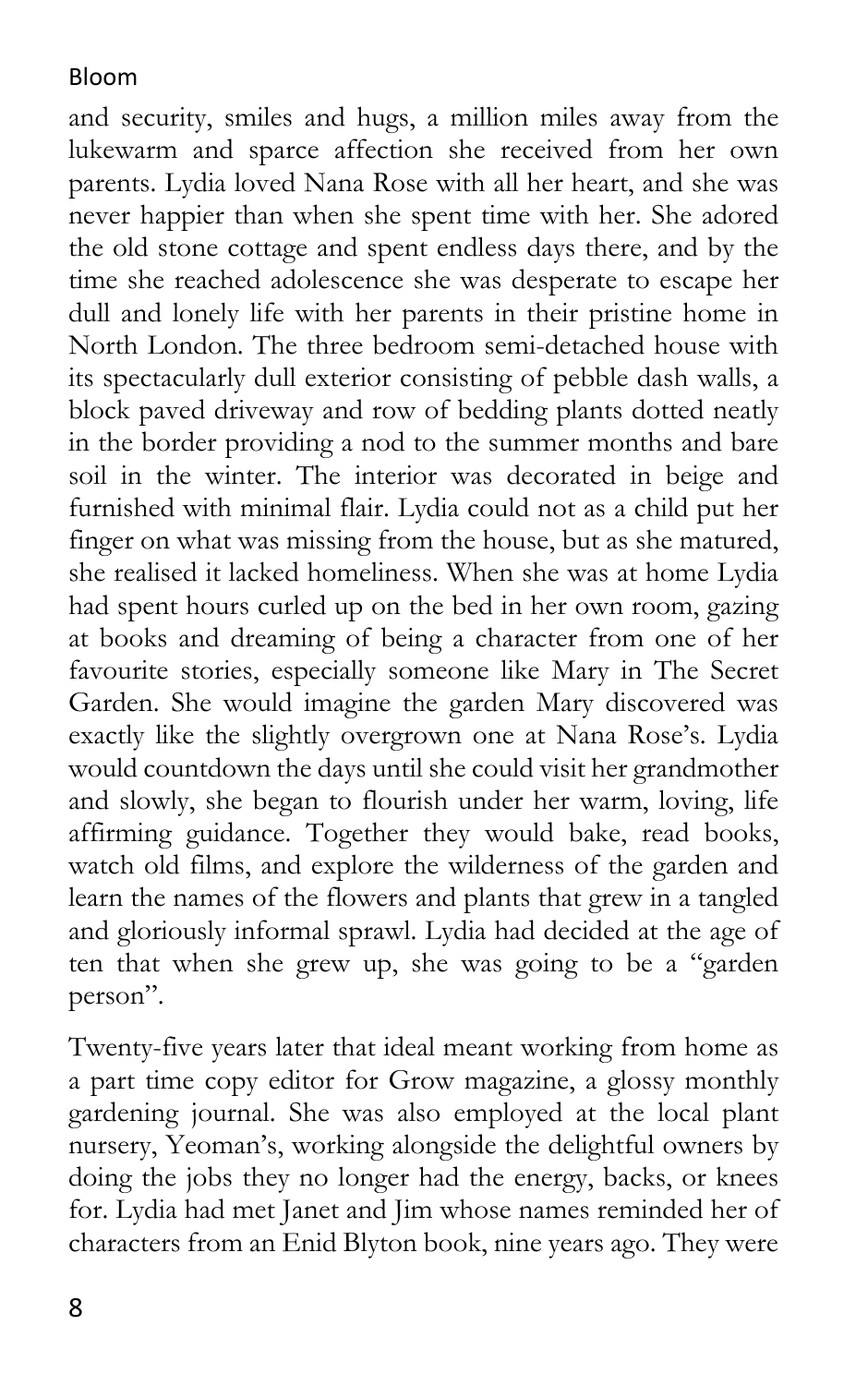approaching retirement and desperately worried about the fate of their beloved nursery, which relied on loyal local trade and customers that enjoyed the friendly and helpful atmosphere they could be assured of. They had employed Lydia after striking up a friendship and discovering that Lydia held a horticultural qualification and a passion for plants. The nursery was beginning to struggle to compete with larger garden centres, those that lured customers in with their cafes and gift shops as much as the plants. Lydia knew that Janet and Jim feared that when they did retire the nursery would have to close as no one would be prepared to take on such an old-fashioned business without being able to totally modernise it. Lydia reassured them that would never be the case, but deep inside she carried the same fear.

After Rose's death and her generous gift, Lydia had thought hard for about five seconds whether to remain living with Joe in their two-bedroom semi in the nearby market town of Hitchin, with its cafes and bars and trendy shops and good schools, or to sell up and move into the cottage that held so many happy memories for her. The village of Longford was not far from town, a twenty minute drive at most. It was classically pretty, cottages rubbed shoulders with larger detached properties, all yellow and gold brickwork which gave them a charm and picture perfect attractiveness. There was a lively high street, a large playing field, and an infant school. An old church and village hall were prominent buildings and the tight knit community gathered for weekly services and annual events. The outskirts of Longford were surrounded by farmland, fields and meadows and the winding river Mim. There was also a thriving allotment community and a plot that had been Rose's, which Lydia had gladly continued to nurture.

The cottage itself was smaller than the house in Hitchin, it had thick stone walls and was often cold even in the summer, and there was always a problem lurking; a leaky tap, or a hole in the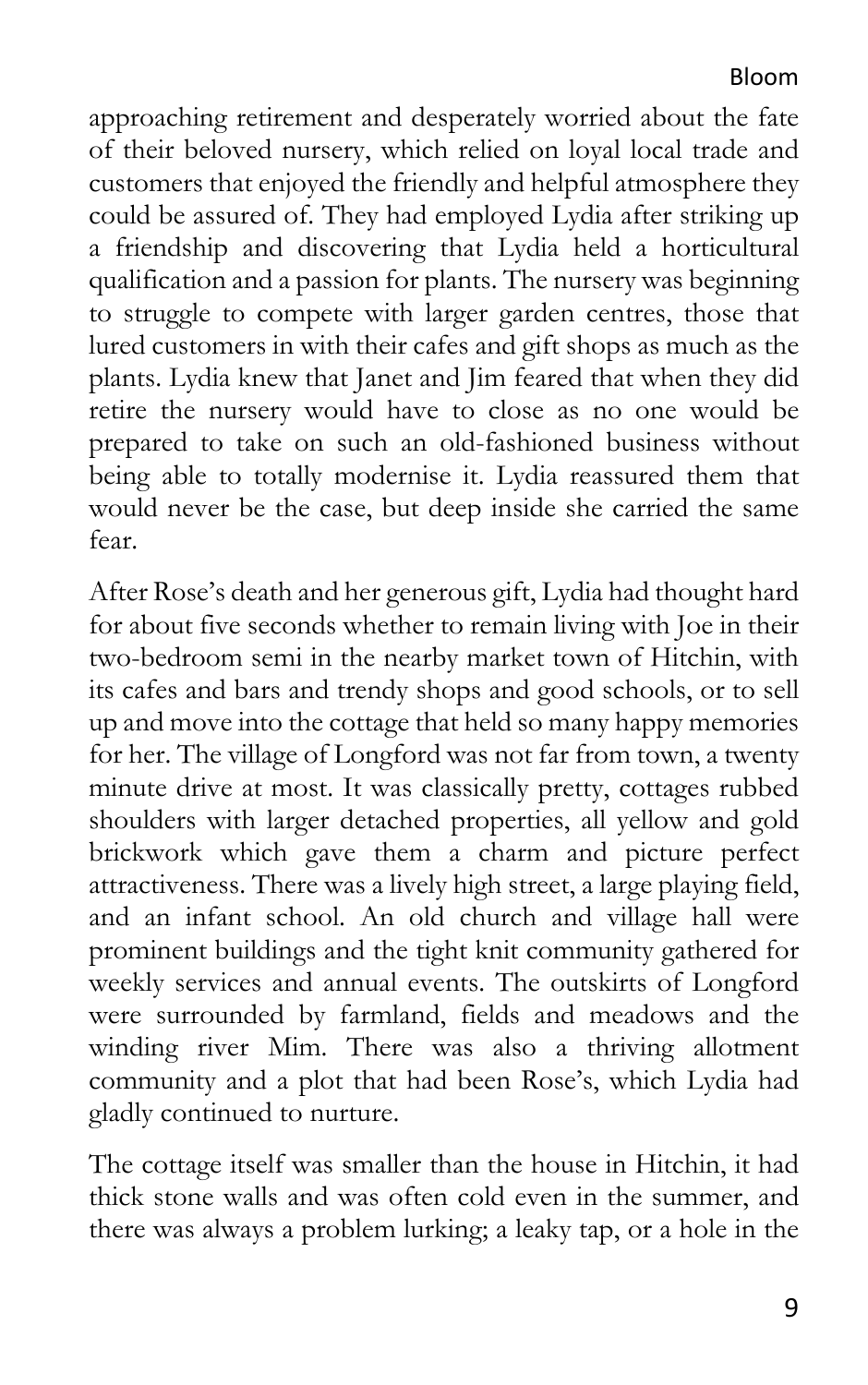roof, but it was chocolate box pretty, brimming with quirky character and Lydia adored it.

A white picket fence surrounded the garden, the fact that the fence was somewhat dilapidated only added to the old-fashioned charm in Lydia's opinion, although she knew she must at some point repair and repaint it.

The front garden itself was the very essence of a quintessential cottage garden. Three silver birch trees formed the backbone of the garden, their bright white trunks lighting it up throughout the year. Lydia spent endless hours lovingly tending the garden; the flowering shrub border that formed the structure, with billowing spiraeas, lilacs, and viburnums. Herbaceous beds overflowed with lupins, delphiniums, phlox, and sweet rocket, jostling with lavenders and rosemary, old English climbing roses and ramblers that tangled and covered the trunks of old fruit trees, the Cox apple, and Victoria plum. With equal amounts of trial and error and self-sown happy chances, the garden wrapped around the cottage and was a riot of colour throughout the year. To some it gave the impression of a garden growing in wild abandonment, but for Lydia it provided a deep sense of wellbeing and calmness.

A crunchy gravel footpath meandered through the middle of the garden to the front door and in the summer months, Californian poppies, nasturtiums, and geraniums spilled over the edges. The front door was painted soft sage green, and ivy, honeysuckle, and Virginia creeper, scrambled over the trellised porch walls and around the window frames. Richly scented climbing roses adorned the walls and large terracotta pots tumbled with annuals and self-sown wildflowers.

Once inside the cottage a small entrance led directly into the kitchen. The room was just big enough for a large oak dining table and chairs, a rather tatty but perfectly functioning Aga stove that kept the room warm all year round, a dresser clothed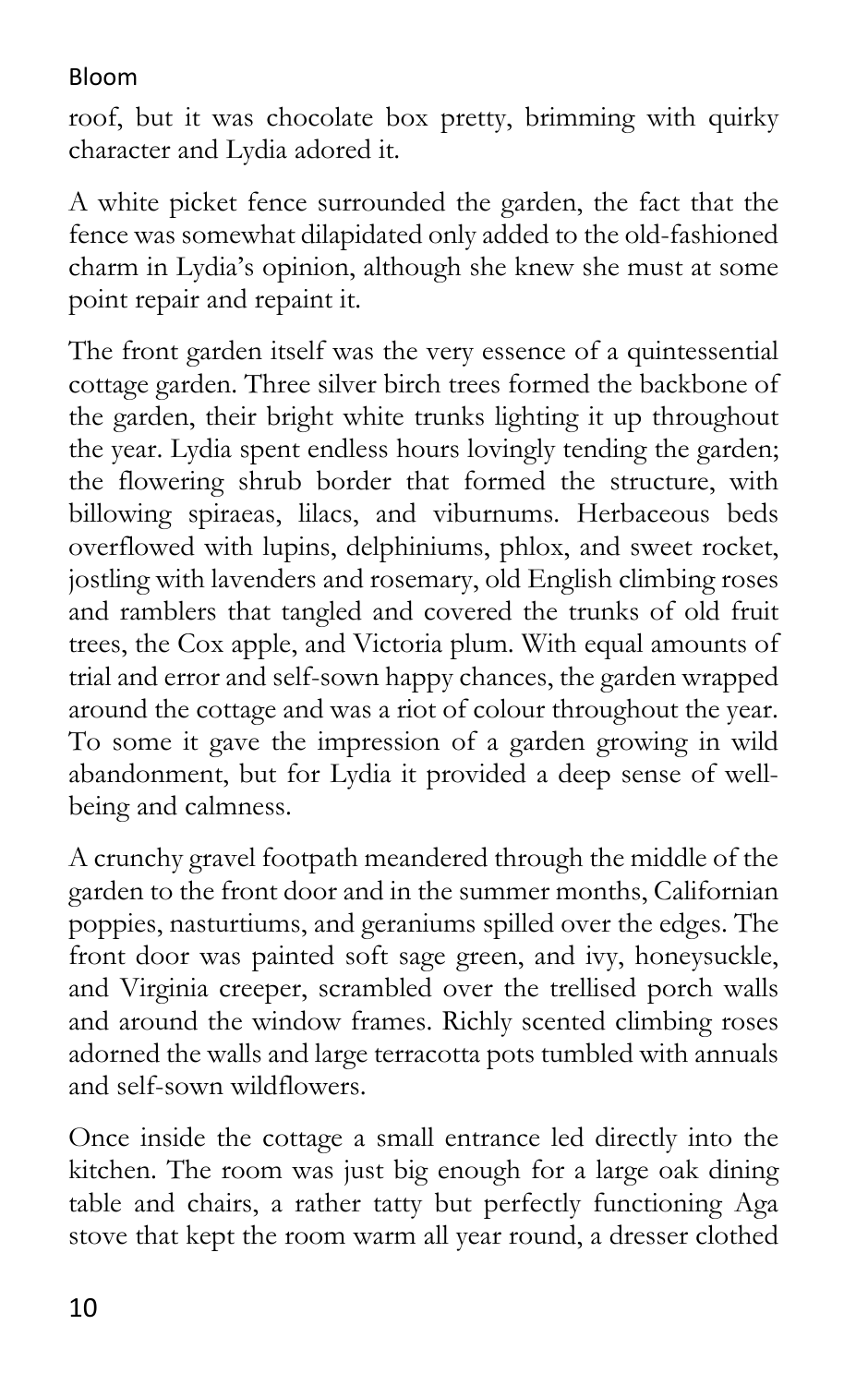with battered cookery books, some passed on from Rose, photographs in frames and mismatched pieces of chinaware, and a small settle above which coats, and hats hung from a cast iron rack. The floor was laid with flagstones, but a thick coir mat kept the chill at bay and Lydia thoughtfully kept several pairs of slippers for guests' comfort, along with several brightly coloured wool throws for additional warmth. What Lydia loved most about the kitchen was the light through the window, which somehow at whatever the time of year ensured a cosy hue was ever present. A solid oak door led to the living room; previously rather dark and sombre, and in need of an update after Rose had died, but when Lydia had painted the wonky walls with bright oranges and green shades, added two squashy sofas in richly coloured fabrics, it became cosy and warm, and everyone that entered commented that it was a hard room to leave. An open fire and hearth were the focal point of the room, and Lydia was happy to light a fire to keep the room snug whatever time of year it was, she absolutely refused to be cold in her own home. A large bookcase dominated one wall, crammed with Lydia's favourite novels, the tatty dog eared copies of books she had loved as a child, authors such as Enid Blyton and Noel Streatfield, classic stories like Mary Poppins, Pollyanna, and Little Women. Next there were rows of the gloriously spicy books she had devoured as an innocent but desperately curious adolescent; Judy Blume's Forever, Jilly Cooper's Prudence and finally when she was old enough, she discovered Colleen McCullough's Thorn Birds, Judith Krantz's Scruples and Shirley Conran's Lace. These were the stories that left her feeling sensations deep inside that she had no words for but hoped she would one day experience. Her school studies on the other hand instilled in her a lifelong love of classical literature and old hardback copies of Austen and Bronte, Fitzgerald and Waugh stood side by side with the raunchier paperback novels. The remainder of the shelving was dedicated to horticulture, books written by respected plantsmen and women, and writers like Vita Sackville West, Christopher Lloyd, and Lydia's modern-day hero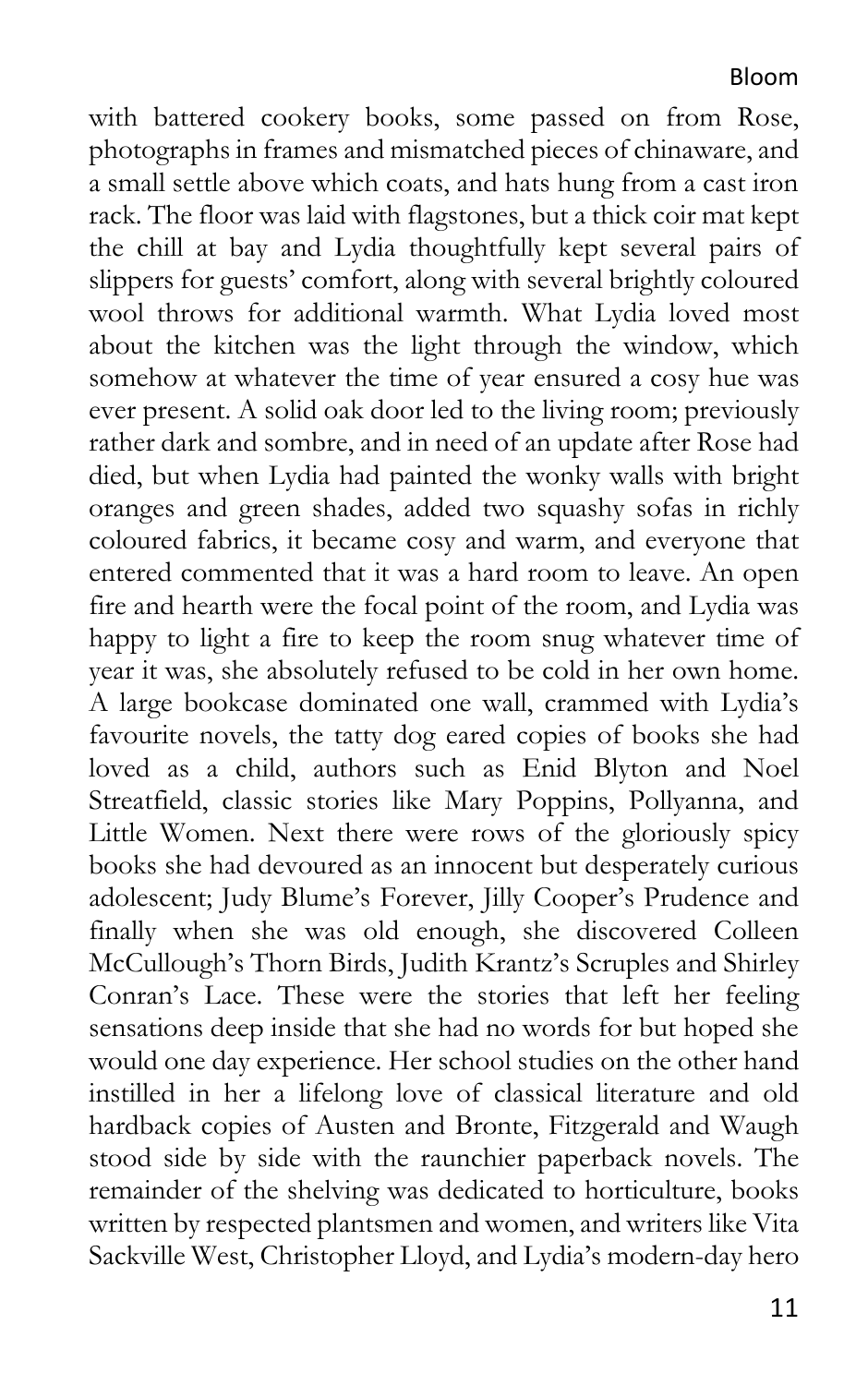Monty Don. Lydia whiled away many rainy hours curled up on her sofa poring over these books, smiling whenever she recalled how Rose had told her "you're never alone when you have a book for company" and how she would drape a soft blanket around Lydia's shoulders and put a tray of biscuits and some orange squash on the side table next to her, leaving her to read whilst she herself took a nap.

The narrow picture lined staircase to the upstairs of the cottage led to a surprisingly large bathroom with a freestanding enamel bath and overhead shower, a traditional toilet with an overhead cistern and chain pull that annoyingly often required the odd tweak from the local plumber, and a large chest for towels and toiletries. The walls were painted white, and the floor was tiled with dove grey slate. A large ladder radiator provided heat and half burnt candles were dotted on every surface.

A second double bedroom painted in soft cornflower blue was Joe's room. The once tidy boy had developed into a messy teenager, and Lydia had ensured that storage facilities were maximised in his room, with under bed boxes and tasteful but functional wall units to house Joe's "stuff". A metal framed double bed, desk and chair and small wardrobe were the only items of furniture in the room, and apart a torn poster of Rhianna blu tacked to the wall, there was little evidence of male hormones inhabiting this room. Since Joe's departure to Australia Lydia had taken to brightening the room up with little vases or jugs of wildflowers plucked from the garden, this week she had put a jam jar of yellow winter aconites on the desk by the window, and she smiled whenever she passed the room on her way to her own.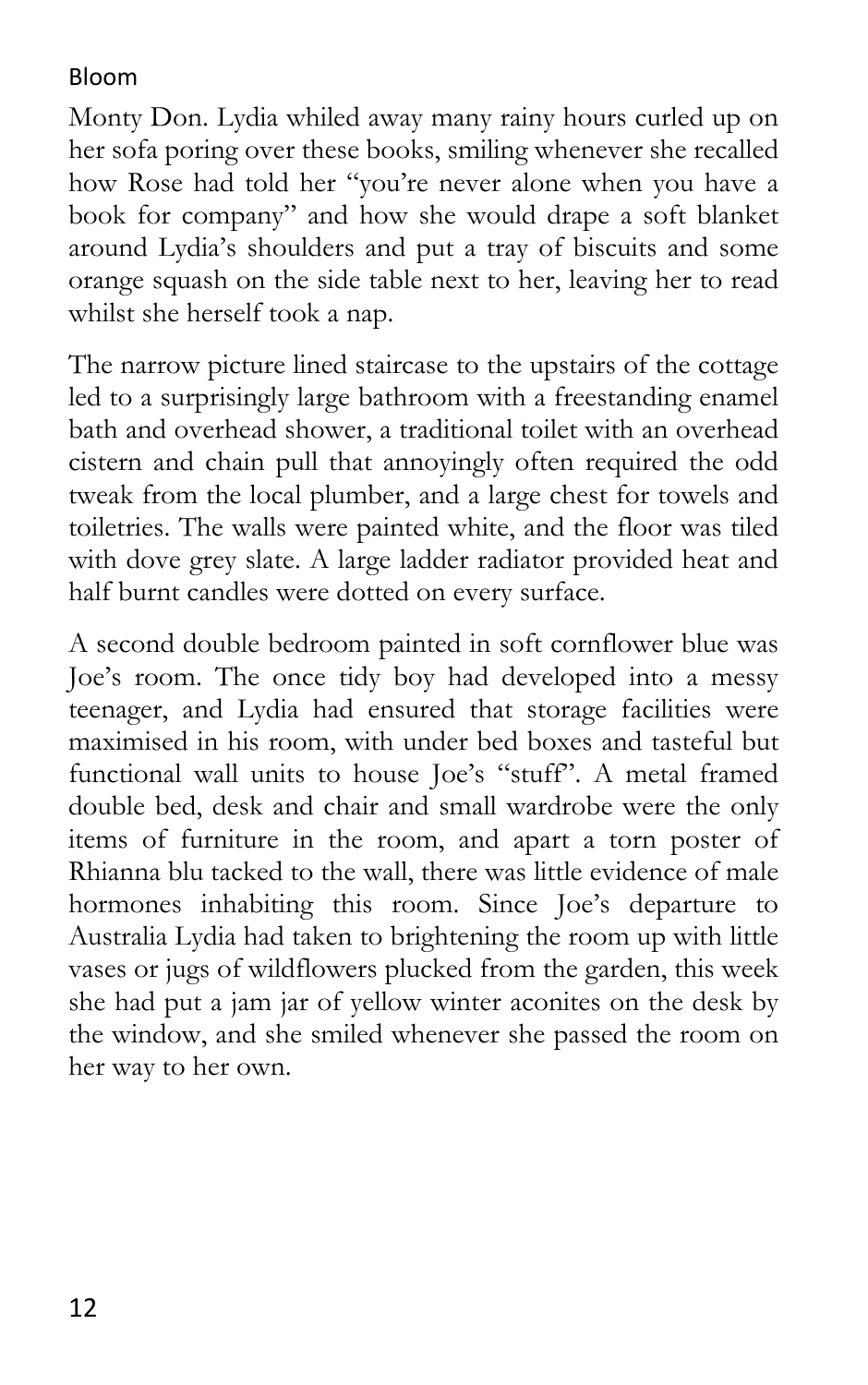# **2 A brief encounter**

By eight o clock Lydia had showered and was dressed in some worn jeans, a thermal vest, a long sleeved tee shirt and oversized jumper. She pulled on a pair of thick socks and padded downstairs.

As she looked out of the kitchen window and noticed that the rain had turned to drizzle, Lydia chose to be optimistic. "It's brightening up Bailey," she said to the cat, crouching to stroke her. Bailey rubbed her face against Lydia's hand trying her luck for more food. "Greedy girl," Lydia chuckled and threw a couple of treats into the bowl on the floor. She stood and finished the dregs of her tea and last mouthful of buttered toast. She popped her mug and plate into the sink for washing up later. Checking the time again and grabbing her tote bag she plucked a hair elastic from a trinket bowl on the dresser and hastily tied her shoulder length auburn hair into a high ponytail, tucking strands of her long fringe behind her ear. She checked her reflection briefly in the oval mirror hanging on the wall by the front door, she was not a vain person, but was aware that at thirty seven years old she possibly required a little more than moisturiser these days to face the world. She had applied a peachy cream blusher to the apples of her cheeks, and a coat of black mascara to accentuate her green eyes. As she peered at her reflection, she pouted her full lips and slicked some tinted balm over them and decided she was good to go. Taking it down from the coat rack she put her feather gilet on, zipped it up and popped her thermal hat on. Checking she had her mobile phone, she finally left the cottage, bidding Bailey goodbye.

Lydia closed the front door behind her and pulled on her bright pink Hunter Wellington boots, which she kept outside the door upturned on a cast iron rack. The rain had stopped, but the sky was dark grey, and the wind was biting. Lydia walked along the front garden path, noticing that the first drifts of snowdrops were eagerly emerging from the soil, and that the clumps of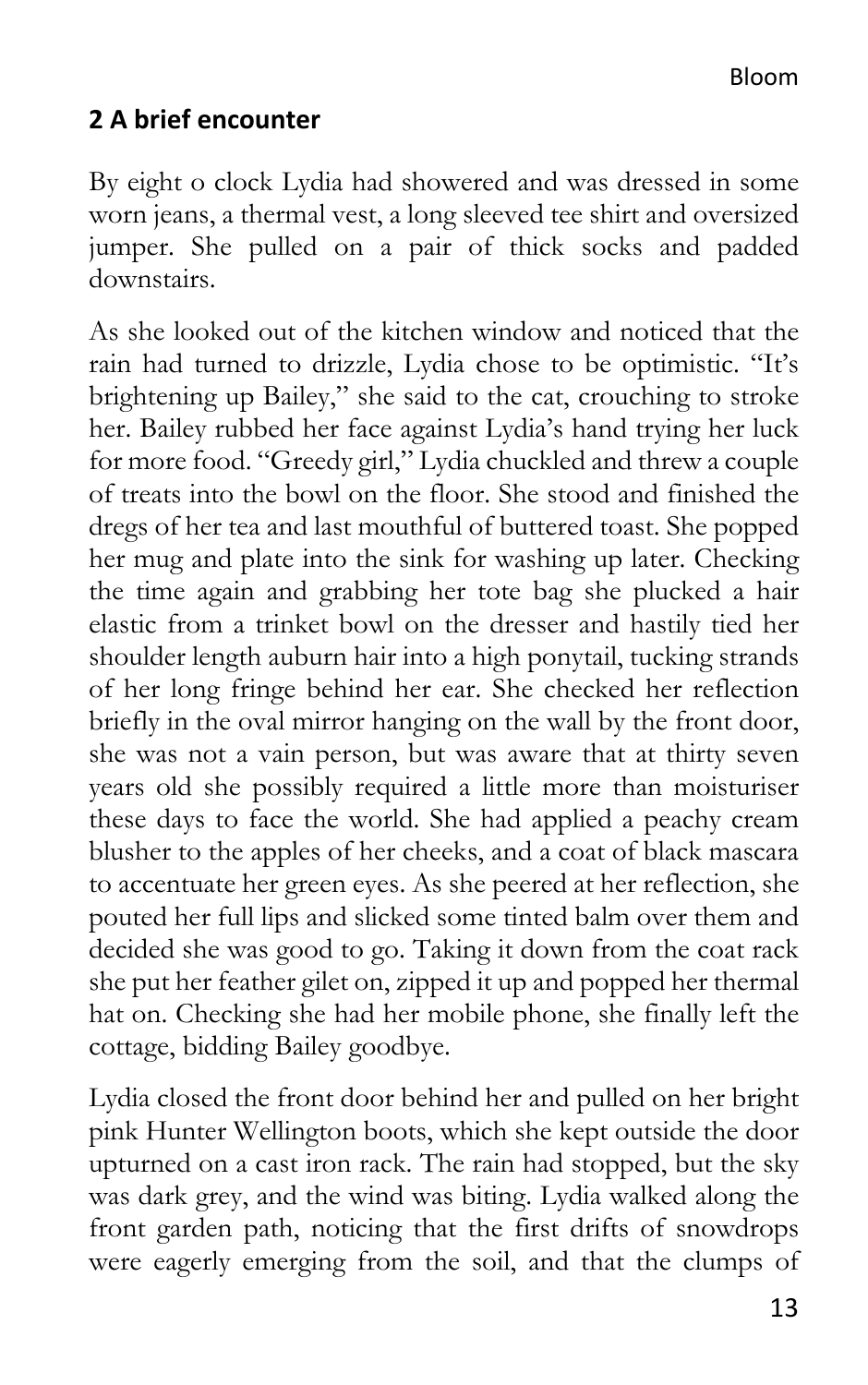white hellebores in the herbaceous borders were brightening even this dullest morning.

Lydia dragged the rickety garden gate shut and walked to her car parked a little way down the road. The car was a rather rusty and old mini, but it suited Lydia as a run around. As she opened the car door and bent to climb in, a car driving at speed roared past her, causing her heart to lurch. "Bloody moron" she said watching as the car disappeared from sight.

First stop was the village shop for the local newspaper and some sweets for Lydia's best friend Imogen's young children, Florence, and Ralph. Lydia had decided that she would pop in and say hello to them, knowing that Imogen's rather aloof husband Geoff would be at the golf club.

"Morning Val!" Lydia called to the owner as she entered the shop, the bell tinkling as the door opened. Although it was only early in December the festive season in Longford was in full swing and the interior of the little shop had been brightly decorated with fairy lights, tinsel and paper garlands strung from the ceiling. Christmas card box sets and wrapping paper were displayed prominently near the cash till, and rows of chocolate filled advent calendars were crammed on shelves heaving with selection boxes. Eyeing a pile of gleaming gold chocolate coins Lydia felt a thrill of excitement. She adored Christmas and was already looking forward to the forthcoming village celebrations, the switching on of the Christmas street lights and the annual "carols and crumbs" charity bash at the village hall. She loved the colours, the sounds, and the smells of Christmas, the twinkling lights, the pine trees, the baking of mince pies and simmering mulled wine. She even loved the relentless playing of festive songs and carols on the radio and in the shops. She was not bothered about receiving gifts for herself, but she enjoyed choosing thoughtful presents for her friends. All Lydia wanted for Christmas apart from peace and goodwill to all mankind was a slice of Imogen's rich fruit cake and a glass of champagne on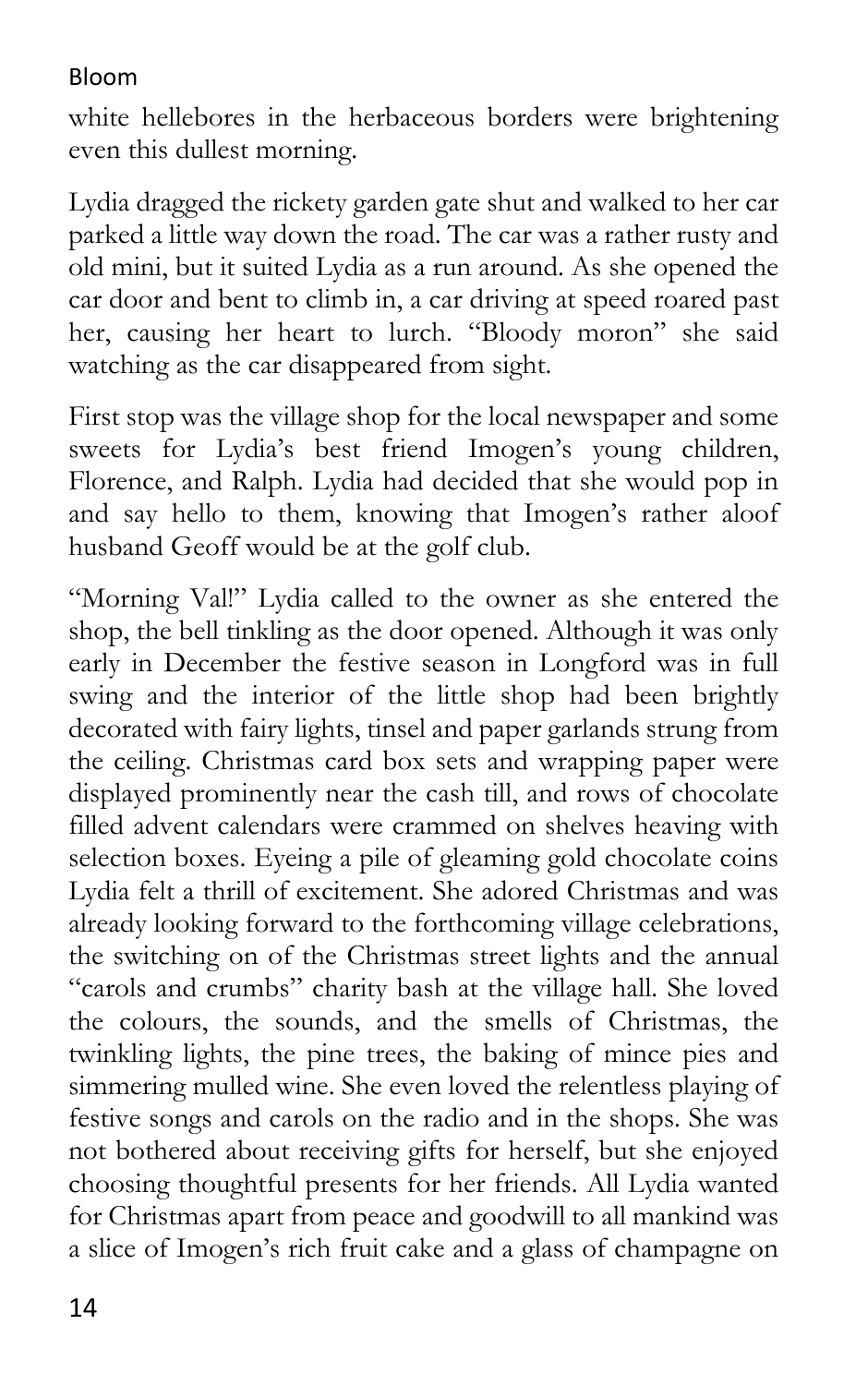Christmas Eve. And snow, of course, she mused, how she would love there to be snow!

Lydia's daydreaming was interrupted by the sound of Val's sing song voice, "Morning Lydia love, miserable isn't it? I suppose you're still braving that allotment though?" Val enquired, rolling her eyes in disbelief as Lydia grinned and nodded.

"Ah it's brightening up, just a bit blowy" Lydia replied, "and yes I am indeed heading to the allotment, and I'm going to dig up some lovely kale and sprouts, so worth the effort". Val laughed and handed her the local newspaper. Lydia settled on some chocolate buttons and comics for the children and thanked Val as she handed her some loose change from her pocket.

"Oh, I was wondering have you seen who has moved into the big place on the edge yet?" Val said lowering her voice conspiratorially, enjoying the chance for some village gossip. The "big place on the edge" referred to a large, detached house, past the high street and heading out of the village along a lane. The lane was narrow and winding and was notoriously difficult to negotiate when meeting another vehicle. There were a few houses on this lane and one of them had been sold a few months previously. A lot of work to the property had been undertaken judging by the regular sight of builders', plumbers' and decorators' vans seen coming and going. In the last few weeks Lydia had noticed a large car on the drive and seen lights on in the house. So far it seemed that no one had met the new owner and that made it a topic of interest.

"No, I'm sorry Val, I've not met anyone yet" Lydia said shaking her head.

Val shook her head back at her in response, "No? Ah shame, well I've heard that the work's finished and whoever it is has moved in. It can't be long until they need some milk or something from here, so I reckon I must be due a visit soon, don't you?" she rubbed her hands together gleefully, "I love a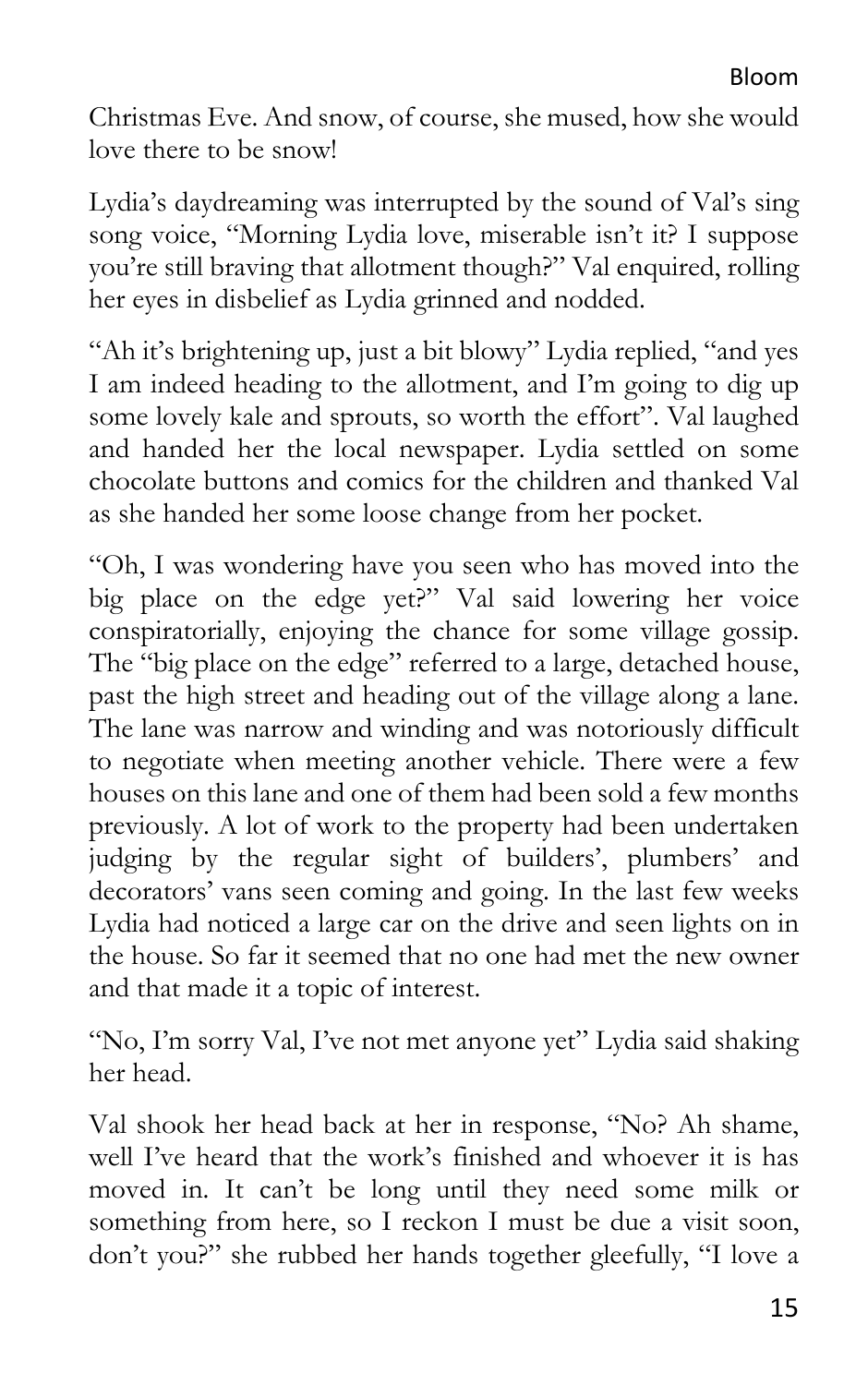new face in the village!" she continued, "especially one with money to boot! I mean you must have a bob or two living along there!", she babbled.

"Well I'm sure we will find out who it is soon enough", Lydia wished her a good day and left the shop, the bell tinkling once more as she stepped outside.

She continued the short drive to the allotments, slowing as she drove along the winding lane and briefly glanced up at the big house that was provoking such curiosity. It was impressive, she supposed, large and detached with a sweeping driveway, but somehow the house looked rather cold and Lydia shivered. Continuing her journey she followed the bend in the road and forgot about the house and its unknown occupants.

Despite the biting wind it had turned into a brighter morning. The winter sun shone weakly through the gunmetal grey clouds. Fallen leaves swirled in the wind and fell to the ground in piles on the unevenly gravelled carpark. Lydia climbed from her car and took in a deep breath and exhaled slowly, enjoying the feeling of happiness that she felt when she arrived at the allotments. She had a passion for growing fruit and vegetables, alongside flowers that she grew purely for cutting. She enjoyed the challenge of sowing a seed and watching it grow into something beautiful or delicious. Sometimes crops failed and Lydia and fellow allotment holders would stand and scratch their heads, trying to find a reason, giving each other advice and support, and sometimes a crop would grow with such vigour that recipe books had to be scoured to find ways of using the bountiful harvest. The previous year the courgettes had ballooned into marrows and Lydia had resorted to leaving baskets outside her garden gate for passers-by to help themselves to. Lydia found the whole process of sowing seeds, pricking out and planting on both calming and therapeutic, the satisfaction it gave her was immense. She also loved the little community that made the allotments such a special place. There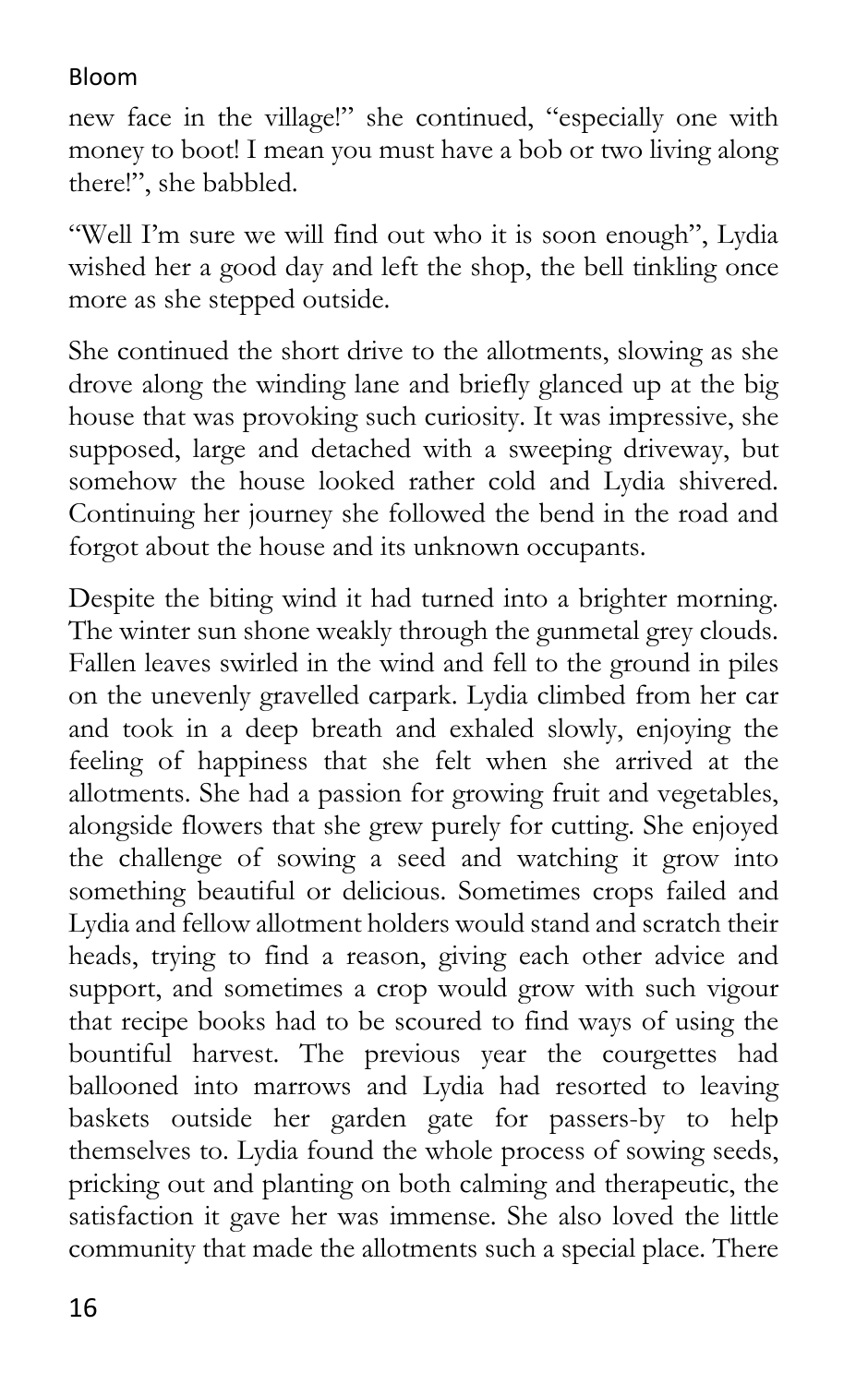were ten plots in all, but several of these had been neglected and unused for several years. The other "plotters" as they affectionately referred to themselves were a varied and colourful bunch. Lydia was fond of all of them, even grizzled old Frank, a gruff weather beaten man in his late seventies, whippet thin but strong as an ox who would merely deliver a nod as a greeting or utter some words of wisdom.

 "Morning Frank", she said as she passed his plot. He looked up and nodded, barely pausing before returning to digging the claggy soil. She continued towards her own plot, stopping to chat to another couple who were heading back to the car park laden with a freshly picked harvest.

Lydia had prepared her plot for the winter by digging it over, retrieving the odd potato and leaving clods of soil to break down ready for next seasons crops to be sown and grown. This morning she intended to dig up the remaining carrots, a cabbage, and some celery. She made a mental note to cut down the raspberry canes but decided to leave it for another day as the drizzle she was trying to ignore was turning to steady rain once more.

The allotments were quiet today, and apart from Frank most people seemed to have deserted their plots and opted for a Sunday morning elsewhere, probably at home with central heating, newspapers, and lazy breakfasts Lydia mused. She hurriedly piled the gathered vegetables into her trug and decided to head to Imogen's for a steaming mug of coffee. She was decidedly chilled now and could think of nothing better than sitting in Imogen's toasty kitchen.

Weaving her way through the paths between the plots heading back to the carpark Lydia became aware of another presence and looked over her shoulder. There was, she saw a solitary figure. A man wearing an expensive looking long black coat, not usual allotment attire Lydia noted, was standing, feet apart, head back,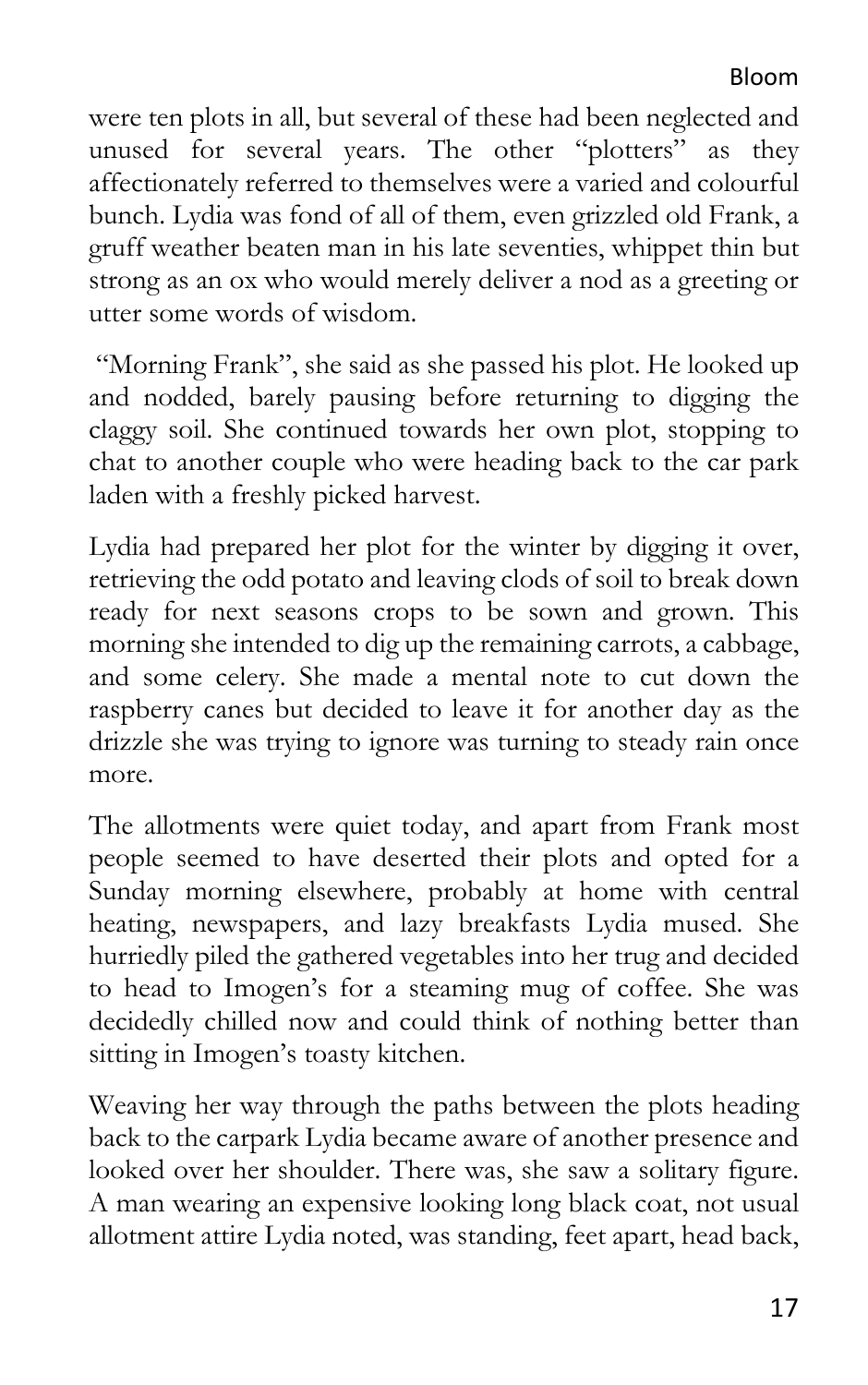gazing up to the sky. Beside him sat a golden Labrador head held high also, looking up at the man. The silent pair were standing amongst the neglected tangle of an unused plot. Lydia cleared her throat subtly, not wishing to interrupt the silent reverie of the man. She did not want to appear unfriendly as it was always a good sign to have somebody potentially interested taking an empty plot. The allotment sight was constantly threatened with closure by the local council if they were not in use. Swiftly the man lowered his head and looked round. Upon seeing Lydia, he immediately raised a hand in greeting, accompanied by a wide smile.

"Hi", he said brightly and turned to face Lydia full on as she walked back towards him. The dog burst into life and with tail wagging furiously charged over to her. Lydia laughed and pulled a "friend or foe?" expression. "Chloe stop showing off right now!" the man reprimanded, and Lydia grinned as it ceased leaping and lay down at her feet.

 "Impressive!" Lydia said and crouched down to pat the dog's golden head.

"Hmm, I'm not sure about that, she's a good girl but a bit over enthusiastic at times," the man explained putting Chloe back on her lead. "Anyway, we are pleased to meet you, I'm Tom, Tom Manners, and this girl here is obviously Chloe. We live on Meadow Lane, I bought the house a few months ago but have only just settled in." Lydia nodded knowingly and was amused following her earlier conversation with Val.

 "Hello Tom, hello Chloe, I'm Lydia Cole. The villagers have been very curious as to who moved into the house!" Lydia held out her hand and Tom shook it firmly. She met his eyes and they both smiled. Lydia quickly appraised him; tall, perhaps in his mid-forties, he had deep blue eyes with appealing laughter lines, rather dark circles that made him look a little tired, but he had an easy smile and expressive features. His hair was salt and